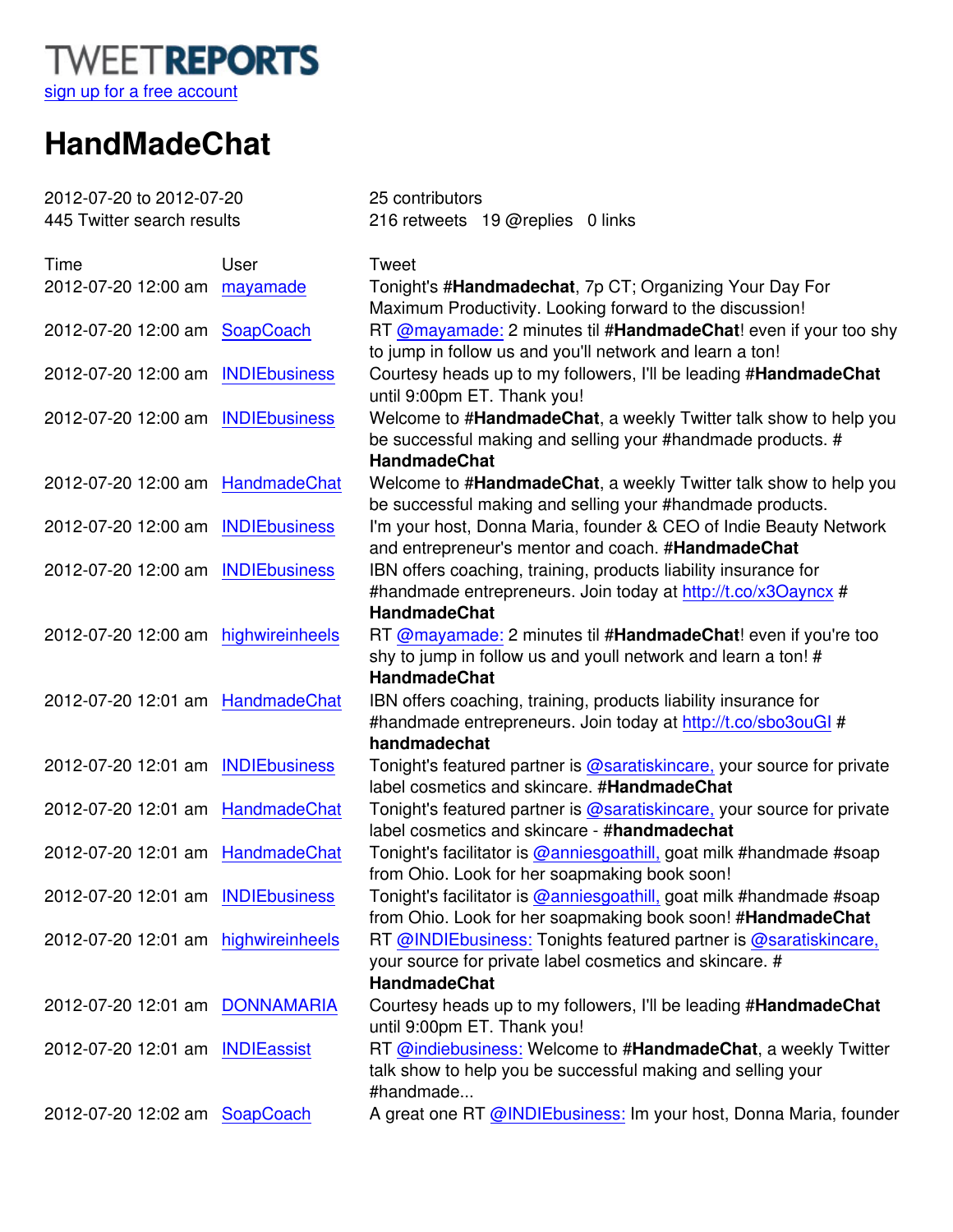|                                     |                        | & CEO of Indie Beauty Network & entrepreneurs mentor & coach #<br>handmadechat      |
|-------------------------------------|------------------------|-------------------------------------------------------------------------------------|
|                                     |                        |                                                                                     |
| 2012-07-20 12:02 am anniesgoathill  |                        | Hello Everyone. I am thrilled to facilitate tonight's discussion. #<br>handmadechat |
| 2012-07-20 12:02 am SoapCoach       |                        | RT @HandmadeChat: Tonights featured partner is @saratiskincare,                     |
|                                     |                        | your source for private label cosmetics and skincare - #                            |
|                                     |                        | handmadechat                                                                        |
| 2012-07-20 12:02 am INDIEbusiness   |                        | Our topic is "Organizing Your Day For Maximum Productivity." We're                  |
|                                     |                        | all in this together. Go @anniesgoathill! #HandmadeChat                             |
| 2012-07-20 12:02 am anniesgoathill  |                        | Yes! Successful time management can be accomplished even when                       |
|                                     |                        | there are only a few short hours each day to do son #handmadechat                   |
| 2012-07-20 12:03 am HandmadeChat    |                        | RT @indiebusiness Our topic is "Organizing Your Day For Maximum                     |
|                                     |                        | Productivity." We're all in this together. Go @anniesgoathill!                      |
| 2012-07-20 12:03 am AstridaNaturals |                        | Tuning into the #handmadechat !                                                     |
| 2012-07-20 12:03 am                 | <b>INDIEassist</b>     | RT @indiebusiness: Our topic is "Organizing Your Day For Maximum                    |
|                                     |                        | Productivity." We're all in this together. Go @anniesgoathill #                     |
|                                     |                        | <b>HandmadeChat</b>                                                                 |
| 2012-07-20 12:03 am SoapCoach       |                        | RT @INDIEbusiness Our topic is "Organizing Your Day For Maximum                     |
|                                     |                        | Productivity." We're all in this together. Go @anniesgoathill! #                    |
|                                     |                        | handmadechat                                                                        |
| 2012-07-20 12:04 am anniesgoathill  |                        | Q1 WHAT IS THE MOST IMPORTANT YOU DO DAILY TO ENSURE                                |
|                                     |                        | YOUR BUSINESS RUNS SMOOTHLY? #handmadechat                                          |
| 2012-07-20 12:04 am                 | <b>INDIEassist</b>     | Welcome @AstridaNaturals and @Kimitrea! #HandmadeChat                               |
| 2012-07-20 12:04 am                 | <b>SkinCaringSoaps</b> | RT @anniesgoathill: Q1 WHAT IS THE MOST IMPORTANT YOU DO                            |
|                                     |                        | DAILY TO ENSURE YOUR BUSINESS RUNS SMOOTHLY? #                                      |
|                                     |                        |                                                                                     |
|                                     |                        | <b>HandmadeChat</b>                                                                 |
| 2012-07-20 12:05 am                 | highwireinheels        | RT @anniesgoathill: Successful time management can be                               |
|                                     |                        | accomplished even when only a few short hours each day to do so #                   |
|                                     |                        | <b>HandmadeChat</b>                                                                 |
| 2012-07-20 12:05 am anniesgoathill  |                        | Q1 WHAT IS THE MOST IMPORTANT TASK YOU DO DAILY TO                                  |
|                                     |                        | ENSURE YOUR BUSINESS RUNS SMOOTHLY? #handmadechat                                   |
| 2012-07-20 12:05 am SoapCoach       |                        | RT @anniesgoathill: Q1 WHAT IS THE MOST IMPORTANT YOU DO                            |
|                                     |                        | DAILY TO ENSURE YOUR BUSINESS RUNS SMOOTHLY? #                                      |
|                                     |                        | handmadechat                                                                        |
| 2012-07-20 12:05 am INDIEbusiness   |                        | RT @anniesgoathill: Q1 WHAT IS THE MOST IMPORTANT TASK                              |
|                                     |                        | YOU DO DAILY TO ENSURE YOUR BUSINESS RUNS                                           |
|                                     |                        | SMOOTHLY? #HandmadeChat                                                             |
| 2012-07-20 12:05 am HandmadeChat    |                        | RT @anniesgoathill Q1 WHAT IS THE MOST IMPORTANT TASK                               |
|                                     |                        | YOU DO DAILY TO ENSURE YOUR BUSINESS RUNS                                           |
|                                     |                        | SMOOTHLY? #handmadechat                                                             |
| 2012-07-20 12:06 am anniesgoathill  |                        | A1a Planning. Plan ahead! Do not operate without a game-plan.                       |
|                                     |                        | Time is money.n #handmadechat                                                       |
| 2012-07-20 12:06 am                 | HandmadeChat           | RT @anniesgoathill Q1 WHAT IS THE MOST IMPORTANT TASK                               |
|                                     |                        | YOU DO DAILY TO ENSURE YOUR BUSINESS RUNS                                           |
|                                     |                        | SMOOTHLY? < Great Question! #HandmadeChat                                           |
| 2012-07-20 12:06 am bubsandscrubs   |                        | <b>@anniesgoathill Q1 a list of priorities daily. #Handmadechat</b>                 |
| 2012-07-20 12:06 am SoapCoach       |                        | RT @anniesgoathill: A1a Planning. Plan ahead! Do not operate                        |
|                                     |                        | without a game-plan. Time is money. #handmadechat                                   |
| 2012-07-20 12:07 am INDIEbusiness   |                        | A1 Each night, I write down what specific things I will get done the                |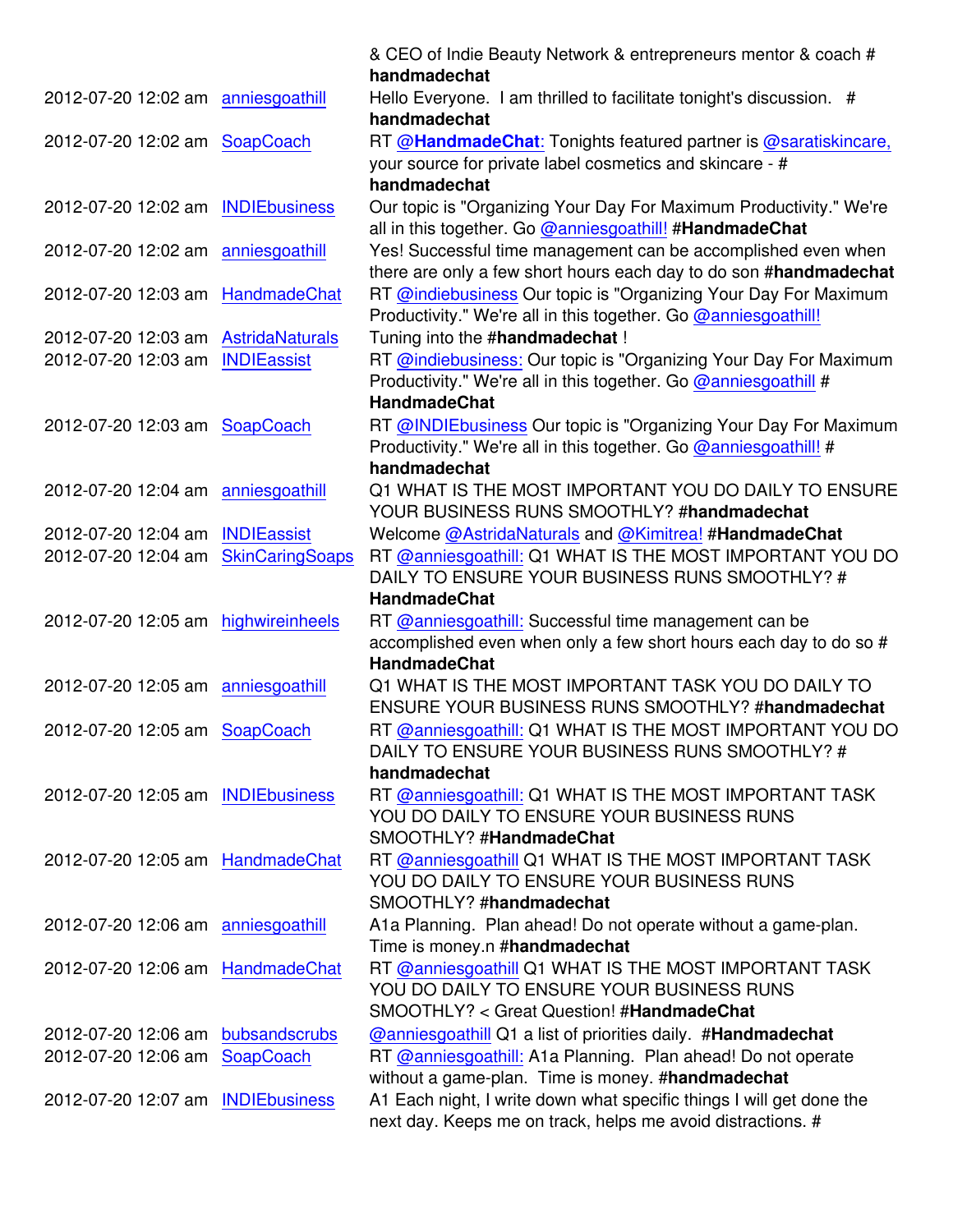|                                     |                        | <b>HandmadeChat</b>                                                                                                       |
|-------------------------------------|------------------------|---------------------------------------------------------------------------------------------------------------------------|
| 2012-07-20 12:07 am                 | anniesgoathill         | A1b Remember the keys to time management: planning,<br>organization, and action. #handmadechat                            |
| 2012-07-20 12:07 am                 | donnaderosa            | I always make to-do lists for the next day, week, etc. #handmadechat                                                      |
| 2012-07-20 12:07 am                 | <b>INDIEassist</b>     | I would be no where without my Post-It notes! #HandmadeChat                                                               |
| 2012-07-20 12:07 am                 | Kimitrea               | Write a vision for that dayn #HandmadeChat                                                                                |
| 2012-07-20 12:07 am                 | anniesgoathill         | Q2 HOW DO YOU DETERMINE WHICH TASKS TO PRIORITIZE                                                                         |
|                                     |                        | WHEN THE LIST IS SO LONG? #handmadechat                                                                                   |
| 2012-07-20 12:07 am                 | <b>INDIEbusiness</b>   | To share an answer, use "A1" "A2" and so forth so we can keep a                                                           |
|                                     |                        | clean transcript. Do not write "Q1" for an answer. Thanks! #<br><b>HandmadeChat</b>                                       |
| 2012-07-20 12:08 am anniesgoathill  |                        | RT @donnaderosa: I always make to-do lists for the next day, week,<br>etc. #handmadechat                                  |
| 2012-07-20 12:08 am mayamade        |                        | @SoapCoach @anniesgoathill Q1 #handmadechat making time                                                                   |
|                                     |                        | everyday to make sure my business is #1 for that hour or five without                                                     |
|                                     |                        | interuption.                                                                                                              |
| 2012-07-20 12:08 am                 | anniesgoathill         | RT @Kimitrea: Write a vision for that day #handmadechat                                                                   |
| 2012-07-20 12:08 am                 | <b>SkinCaringSoaps</b> | A1: Set up my priorities for the day Goals ahead of time.n #                                                              |
|                                     |                        | <b>HandmadeChat</b>                                                                                                       |
| 2012-07-20 12:08 am SoapCoach       |                        | RT @donnaderosa: I always make to-do lists for the next day, week,                                                        |
|                                     |                        | etc.// I do that to for a spell & then stopuugghh #handmadechat                                                           |
| 2012-07-20 12:08 am                 | <b>INDIEbusiness</b>   | RT @donnaderosa: I always make to-do lists for the next day, week,                                                        |
|                                     |                        | etc. // So effective to stay on track! #HandmadeChat                                                                      |
| 2012-07-20 12:08 am                 | anniesgoathill         | A2a Determine which tasks are vital to the successful operation of<br>your business. n #handmadechat                      |
| 2012-07-20 12:08 am                 | <b>INDIEbusiness</b>   | RT @anniesgoathill: Q2 HOW DO YOU DETERMINE WHICH TASKS<br>TO PRIORITIZE WHEN THE LIST IS SO LONG? #HandmadeChat          |
| 2012-07-20 12:09 am                 | Postit MX              | RT @INDIEassist: I would be no where without my Post-It notes! #                                                          |
|                                     |                        | HandmadeChat #EntodosLosIdiomas =D                                                                                        |
| 2012-07-20 12:09 am                 | <b>INDIEbusiness</b>   | A2 For business, I generally prioritize the tasks that lead most directly                                                 |
|                                     |                        | to money :) #HandmadeChat                                                                                                 |
| 2012-07-20 12:09 am NohaMahmoud     |                        | RT @INDIEbusiness: A1 Each night, I write down what specific things                                                       |
|                                     |                        | I will get done the next day. Keeps me on track, helps me avoid                                                           |
|                                     |                        | distractions. #HandmadeChat                                                                                               |
| 2012-07-20 12:09 am HandmadeChat    |                        | RT @anniesgoathill: Q2 HOW DO YOU DETERMINE WHICH TASKS                                                                   |
|                                     |                        | TO PRIORITIZE WHEN THE LIST IS SO LONG? #handmadechat                                                                     |
| 2012-07-20 12:09 am highwireinheels |                        | RT @INDIEbusiness: RT @anniesgoathill: Q2 HOW DO YOU                                                                      |
|                                     |                        | DETERMINE WHICH TASKS TO PRIORITIZE WHEN THE LIST IS                                                                      |
|                                     |                        | SO LONG? #HandmadeChat                                                                                                    |
| 2012-07-20 12:09 am NohaMahmoud     |                        | RT @INDIEbusiness: To share an answer, use "A1" "A2" and so forth                                                         |
|                                     |                        | so we can keep a clean transcript. Do not write "Q1" for an answer.<br>Thanks! #HandmadeChat                              |
|                                     |                        |                                                                                                                           |
| 2012-07-20 12:09 am anniesgoathill  |                        | RT @INDIEbusiness: A2 For business, I generally prioritize the tasks<br>that lead most directly to money :) #handmadechat |
| 2012-07-20 12:09 am                 | <b>WherePlantsRock</b> | #handmadechat just started @misskurmudgeon @Greensoil #craft<br>#art #handmade                                            |
| 2012-07-20 12:09 am SoapCoach       |                        | RT @anniesgoathill: Q2 HOW DO YOU DETERMINE WHICH TASKS                                                                   |
|                                     |                        | TO PRIORITIZE WHEN THE LIST IS SO LONG? #handmadechat                                                                     |
| 2012-07-20 12:09 am anniesgoathill  |                        | A2b Plan and schedule tasks according to type, ie: production,                                                            |
|                                     |                        | bookkeeping, writing blog posts and newsletters. #handmadechat                                                            |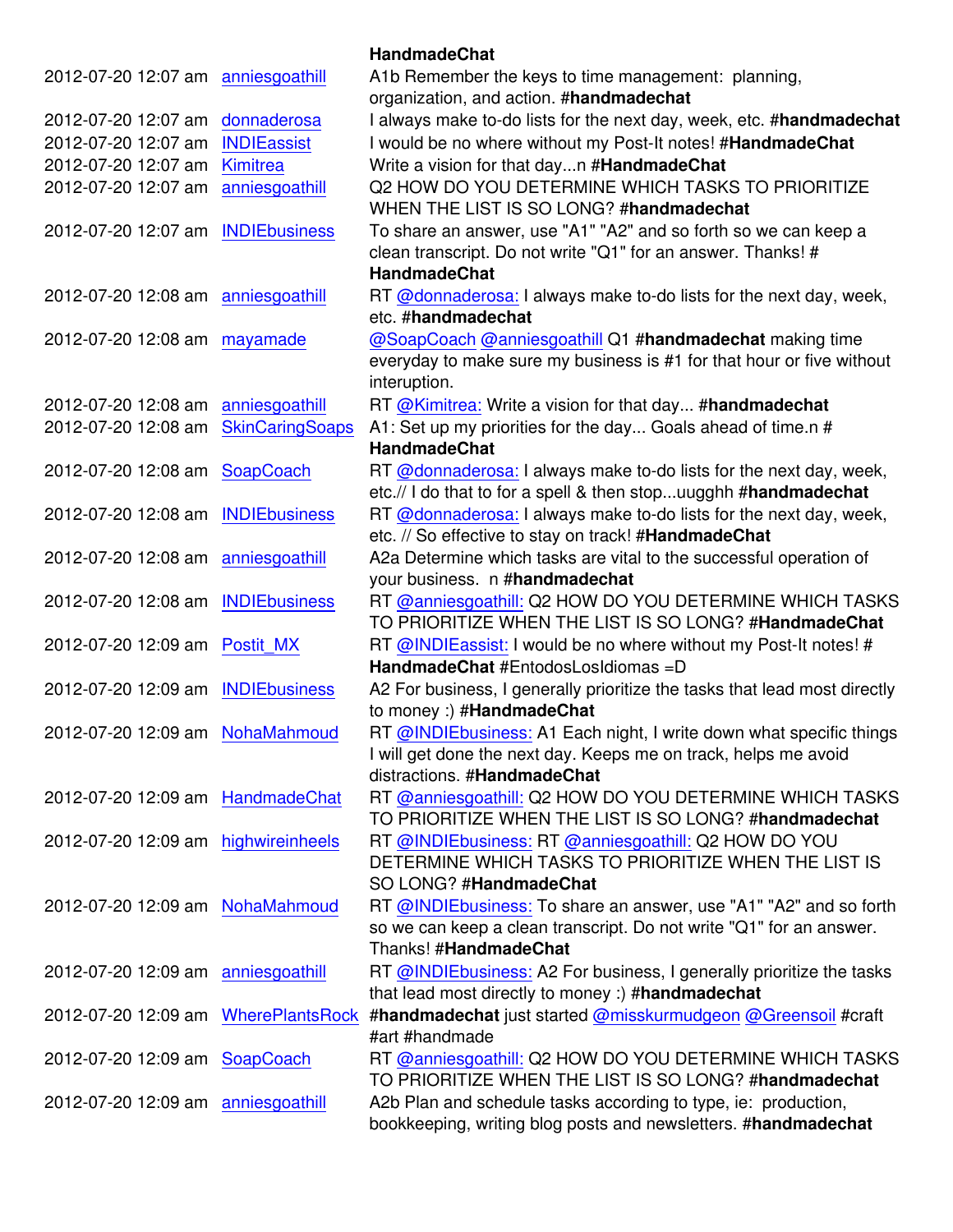| 2012-07-20 12:09 am INDIEassist     |                        | RT @anniesgoathill: Q2 HOW DO YOU DETERMINE WHICH TASKS<br>TO PRIORITIZE WHEN THE LIST IS SO LONG? #HandmadeChat                 |
|-------------------------------------|------------------------|----------------------------------------------------------------------------------------------------------------------------------|
| 2012-07-20 12:10 am highwireinheels |                        | YES!! RT @donnaderosa: I always make to-do lists for the next day,<br>week, etc. // So effective to stay on track! #HandmadeChat |
| 2012-07-20 12:10 am                 | mayamade               | @donnaderosa anniesgoathill #handmadechat good one. i find                                                                       |
|                                     |                        | google calender works well with tasks and calender.                                                                              |
| 2012-07-20 12:10 am                 | highwireinheels        | Amen!!! RT @INDIEbusiness: A2 For business, I generally prioritize                                                               |
|                                     |                        | the tasks that lead most directly to money :) #HandmadeChat                                                                      |
| 2012-07-20 12:10 am INDIEbusiness   |                        | RT @anniesgoathill: A2a Determine which tasks are vital to the                                                                   |
|                                     |                        | successful operation of your business // (Yes! do those first!) #                                                                |
|                                     |                        | <b>HandmadeChat</b>                                                                                                              |
| 2012-07-20 12:11 am anniesgoathill  |                        | RT @mayamade: @donnaderosa anniesgoathill #handmadechat                                                                          |
|                                     |                        | good one. i find google calender works well with tasks and calender. #                                                           |
|                                     |                        | handmadechat                                                                                                                     |
| 2012-07-20 12:11 am highwireinheels |                        | @anniesgoathill A2 - yes, 'chunking' similar activities is so much more                                                          |
|                                     |                        | effective than trying to multitask! #HandmadeChat                                                                                |
| 2012-07-20 12:11 am anniesgoathill  |                        | A2c Schedule (maximize) tasks by importance, i.e. production,                                                                    |
|                                     |                        | website maintenance, newsletter, blog, social media. n #                                                                         |
|                                     |                        | handmadechat                                                                                                                     |
| 2012-07-20 12:11 am SoapCoach       |                        | RT @INDIEbusiness: A2 For business, I generally prioritize the tasks                                                             |
|                                     |                        | that lead most directly to money :) #handmadechat                                                                                |
| 2012-07-20 12:11 am anniesgoathill  |                        | A2d Schedule tasks in a workable manner. A manageable list of 2 or                                                               |
|                                     |                        | 3 vital items per day. Above that - gravy! #handmadechat                                                                         |
| 2012-07-20 12:11 am HandmadeChat    |                        | RT @INDIEbusiness: A2 For business, I generally prioritize the tasks                                                             |
|                                     |                        | that lead most directly to money :) #handmadechat                                                                                |
| 2012-07-20 12:12 am anniesgoathill  |                        | A2e Working from a small list of tasks enables you to feel a sense of                                                            |
|                                     |                        | accomplishment. #handmadechat                                                                                                    |
| 2012-07-20 12:12 am                 | <b>SkinCaringSoaps</b> | A2: I look for the long term health of my business. Building my                                                                  |
|                                     |                        | website first then giveaways next. #HandmadeChat                                                                                 |
| 2012-07-20 12:12 am mayamade        |                        | Q2 HOW DO YOU PRIORITIZE WHEN THE LIST IS SO LONG? #                                                                             |
|                                     |                        | handmadechat A) short term, medium term then long term. i.e. daily,                                                              |
|                                     |                        | weekly, yearly.                                                                                                                  |
| 2012-07-20 12:12 am INDIEbusiness   |                        | So true! --> RT @anniesgoathill: A2e Working from a small list of                                                                |
|                                     |                        | tasks enables you to feel a sense of accomplishment. #                                                                           |
|                                     |                        | <b>HandmadeChat</b>                                                                                                              |
| 2012-07-20 12:12 am SoapCoach       |                        | RT @highwireinheels: @anniesgoathill A2 - yes, chunking similar                                                                  |
|                                     |                        | activities is so much more effective than trying to multitask! #                                                                 |
|                                     |                        | handmadechat                                                                                                                     |
| 2012-07-20 12:12 am donnaderosa     |                        | A2 And I try to do some little tasks that don't I know won't take long. #                                                        |
|                                     |                        | handmadechat                                                                                                                     |
| 2012-07-20 12:12 am SoapCoach       |                        | RT @SkinCaringSoaps: A2: I look for the long term health of my                                                                   |
|                                     |                        | business. Building my website first then giveaways next. #                                                                       |
|                                     |                        | handmadechat                                                                                                                     |
| 2012-07-20 12:12 am anniesgoathill  |                        | Q3 HOW DO YOU FOLLOW A TASK TO COMPLETION, EVEN                                                                                  |
|                                     |                        | THOUGH YOU WEAR SO MANY HATS AS A #SMALLBIZ OWNER?                                                                               |
|                                     |                        | #handmadechat                                                                                                                    |
| 2012-07-20 12:13 am SkinCaringSoaps |                        | @SoapCoach I like your point of view. Wish it worked all the time!n #                                                            |
|                                     |                        | <b>HandmadeChat</b>                                                                                                              |
| 2012-07-20 12:13 am anniesgoathill  |                        | RT @donnaderosa: A2 And I try to do some little tasks that dont I                                                                |
|                                     |                        | know wont take long. #handmadechat                                                                                               |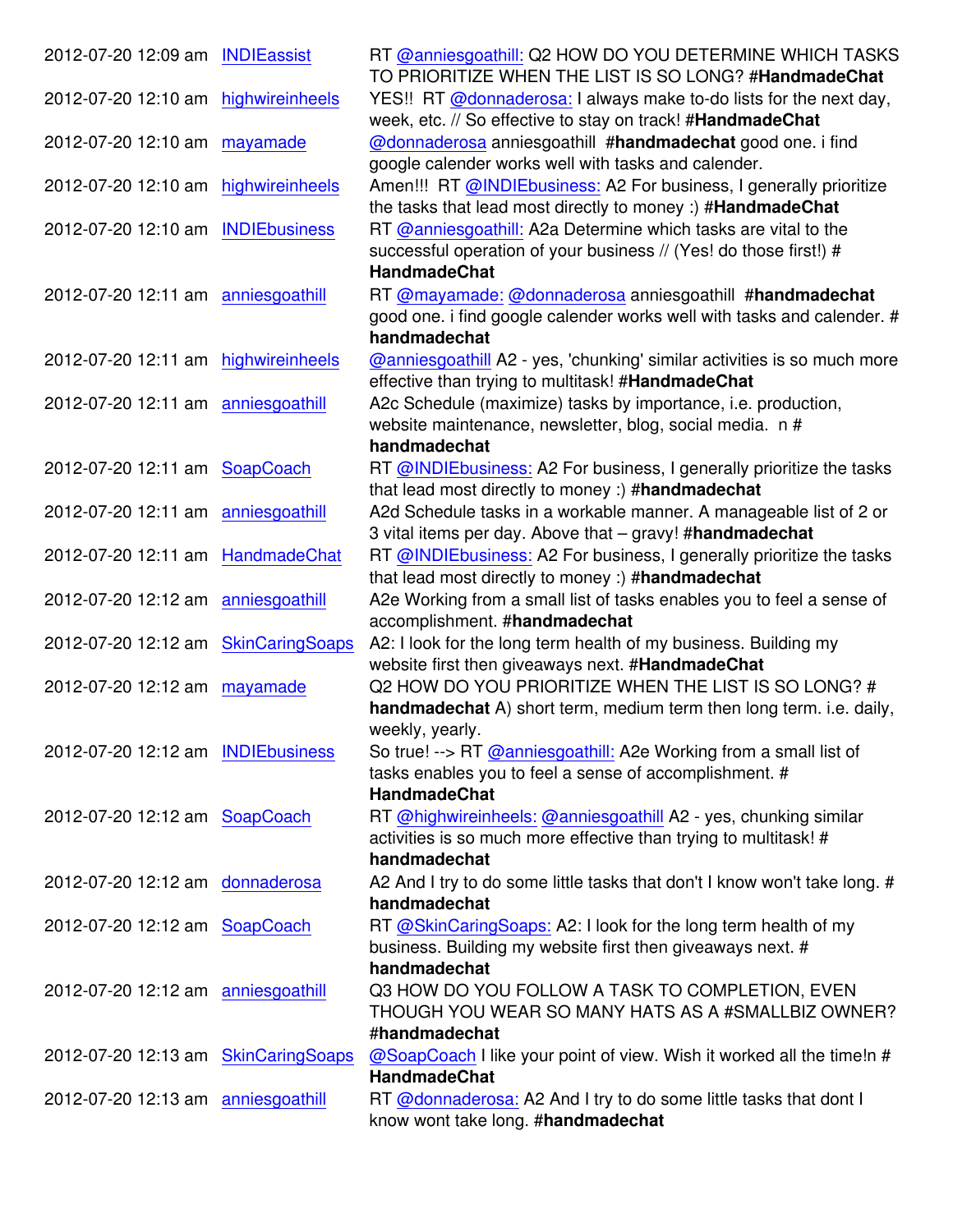| 2012-07-20 12:13 am INDIEbusiness   |                       | RT @anniesgoathill: Q3 HOW DO YOU FOLLOW A TASK TO<br>COMPLETION, EVEN THOUGH YOU WEAR SO MANY HATS AS A                   |
|-------------------------------------|-----------------------|----------------------------------------------------------------------------------------------------------------------------|
|                                     |                       | #SMALLBIZ OWNER? #HandmadeChat                                                                                             |
| 2012-07-20 12:13 am anniesgoathill  |                       | A3a Once a task is scheduled, make it your appointment. Stick to it.<br>Stay focused. Your time is valuable. #handmadechat |
| 2012-07-20 12:13 am HandmadeChat    |                       | RT @anniesgoalhill Q3 HOW DO YOU FOLLOW A TASK TO                                                                          |
|                                     |                       | COMPLETION, EVEN THOUGH YOU WEAR SO MANY HATS AS A                                                                         |
|                                     |                       | #SMALLBIZ OWNER? #handmadechat                                                                                             |
| 2012-07-20 12:13 am INDIEassist     |                       | RT RT @anniesgoathill: Q3 HOW DO YOU FOLLOW A TASK TO                                                                      |
|                                     |                       | COMPLETION, EVEN THOUGH YOU WEAR SO MANY HATS AS A                                                                         |
|                                     |                       |                                                                                                                            |
|                                     |                       | #SMALLBIZ OWNER? #HandmadeChat                                                                                             |
| 2012-07-20 12:13 am SoapCoach       |                       | RT @donnaderosa: A2 And I try to do some little tasks that dont I                                                          |
|                                     |                       | know wont take long. #handmadechat                                                                                         |
| 2012-07-20 12:14 am SoapCoach       |                       | RT @anniesgoathill: Q3 HOW DO YOU FOLLOW A TASK TO                                                                         |
|                                     |                       | COMPLETION, EVEN THOUGH YOU WEAR SO MANY HATS AS A                                                                         |
|                                     |                       | #SMALLBIZ OWNER? #handmadechat                                                                                             |
| 2012-07-20 12:14 am anniesgoathill  |                       | A3b Stay organized. Keep clutter to a minimum and leave no loose                                                           |
|                                     |                       | ends. Write everything down. #handmadechat                                                                                 |
| 2012-07-20 12:14 am SoapPrizes      |                       | I need to get better at chunking time to tackle the larger projects. #                                                     |
|                                     |                       | handmadechat                                                                                                               |
| 2012-07-20 12:14 am                 | donnaderosa           | A3 Break larger projects down into smaller tasks. Or pick one large                                                        |
|                                     |                       | project and focus only on that. #handmadechat                                                                              |
| 2012-07-20 12:14 am                 | <b>NatGoodSoaps</b>   | Hi Everyone!! Made it in! Woo Hoo!! #handmadechat                                                                          |
| 2012-07-20 12:14 am                 | <b>INDIEbusiness</b>  | RT @anniesgoathill: A3a Once a task is scheduled, make it your                                                             |
|                                     |                       | appointment. Stick to it. Stay focused. Your time is valuable. #                                                           |
|                                     |                       | <b>HandmadeChat</b>                                                                                                        |
| 2012-07-20 12:15 am AstridaNaturals |                       | A2. I try to tackle anything that directly leads to customer satisfaction                                                  |
|                                     |                       | early in the day. Answering questions etc. #handmadechat                                                                   |
| 2012-07-20 12:15 am SoapCoach       |                       | A3 I have to use self talk because the multi-task demon tries to make                                                      |
|                                     |                       | me start on something else #handmadechat                                                                                   |
| 2012-07-20 12:15 am INDIEassist     |                       | RT @anniesgoathill A3b Stay organized. Keep clutter to a minimum &                                                         |
|                                     |                       |                                                                                                                            |
|                                     |                       | leave no loose ends. Write everything down. $<$ My mantra! #                                                               |
|                                     |                       | handmadechat                                                                                                               |
| 2012-07-20 12:15 am anniesgoathill  |                       | A3c Turn off social media (schedule it instead). Turn off the phone.                                                       |
|                                     |                       | Do not allow distractions. #handmadechat                                                                                   |
| 2012-07-20 12:15 am SkinCaringSoaps |                       | A3: I stick to my task until it is done. It is disturbing me when not                                                      |
|                                     |                       | finished! Other things come next. #HandmadeChat                                                                            |
| 2012-07-20 12:15 am anniesgoathill  |                       | A3d Seek help with children, or plan important working hours around                                                        |
|                                     |                       | nap time, for example. #handmadechat                                                                                       |
| 2012-07-20 12:15 am                 | highwireinheels       | @NatGoodSoaps Glad to see you here!n #HandmadeChat                                                                         |
| 2012-07-20 12:15 am                 | anniesgoathill        | RT @SoapCoach: A3 I have to use self talk because the multi-task                                                           |
|                                     |                       | demon tries to make me start on something else #handmadechat                                                               |
| 2012-07-20 12:15 am SoapCoach       |                       | RT @anniesgoathill: A3c Turn off social media (schedule it instead).                                                       |
|                                     |                       | Turn off the phone. Do not allow distractions. #handmadechat                                                               |
| 2012-07-20 12:16 am                 | <b>INDIEbusiness</b>  | A3a I love time chunking. I use my iPhone timer to plow through                                                            |
|                                     |                       | things. $@$ SoapPrizes I love to work in chunks of time. #                                                                 |
|                                     |                       | <b>HandmadeChat</b>                                                                                                        |
| 2012-07-20 12:16 am                 | <b>Maureen Harris</b> | Welcome Melissa #handmadechat                                                                                              |
| 2012-07-20 12:16 am                 | <b>INDIEassist</b>    | RT @natgoodsoaps: Hi Everyone!! Made it in! Woo Hoo!! < Welcome!                                                           |
|                                     |                       | #handmadechat                                                                                                              |
|                                     |                       |                                                                                                                            |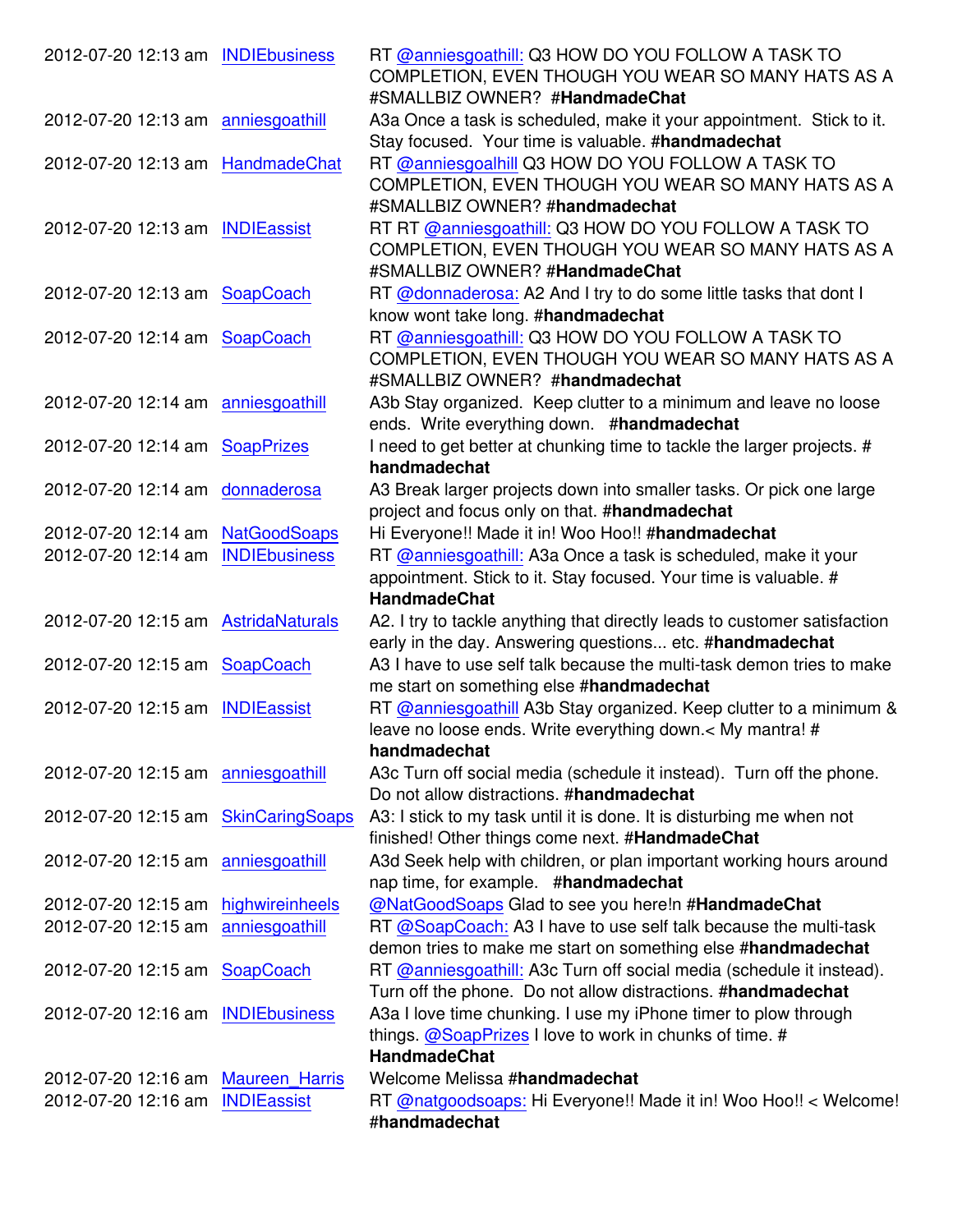| 2012-07-20 12:16 am SkinCaringSoaps |                    | <b>@anniesgoathill Turn off the kids #HandmadeChat</b>                                                                                                          |
|-------------------------------------|--------------------|-----------------------------------------------------------------------------------------------------------------------------------------------------------------|
| 2012-07-20 12:16 am anniesgoathill  |                    | A3e Cooperation from family and friends is important. Announce that<br>you are going to be unavailable, at "work." #handmadechat                                |
| 2012-07-20 12:16 am highwireinheels |                    | This is a big productivity boost! RT @anniesgoathill: A3c Turn off<br>social media & phone. Don't allow distractions. #HandmadeChat                             |
| 2012-07-20 12:16 am AstridaNaturals |                    | A3d. Put on some good music so that you can't be distracted by<br>TV/Phone etc. #handmadechat                                                                   |
| 2012-07-20 12:16 am SoapCoach       |                    | @SoapPrizes I heard 90 minutes time slots are a good way to stay<br>focused #handmadechat                                                                       |
| 2012-07-20 12:17 am NatGoodSoaps    |                    | I need to learn how to chunk time a little better. #handmadechat                                                                                                |
| 2012-07-20 12:17 am                 | anniesgoathill     | A3f Family and friends will soon learn that your business is your work<br>and that your time focused is valuable.n #handmadechat                                |
| 2012-07-20 12:17 am mayamade        |                    | A3 #HandmadeChat write everything down, keep separate<br>notebooks for each project & use a check list. & a small business<br>buddy understands.                |
| 2012-07-20 12:17 am SkinCaringSoaps |                    | @anniesgoathill Love nap times. Summer camp doesn't have naps! #<br><b>HandmadeChat</b>                                                                         |
| 2012-07-20 12:17 am                 | highwireinheels    | RT @SoapCoach: A3 I have to use self talk because the multi-task<br>demon tries to make me start on something else #HandmadeChat                                |
| 2012-07-20 12:17 am INDIEbusiness   |                    | A3b If you set a specific time frame to do something, it usually takes<br>that long to do it. It works! #HandmadeChat                                           |
| 2012-07-20 12:17 am NatGoodSoaps    |                    | A3c: I have decided to leave some groups on FB to limit my activity<br>on it. #handmadechat                                                                     |
| 2012-07-20 12:17 am                 | <b>INDIEassist</b> | RT @soapcoach: @SoapPrizes I heard 90 minutes time slots are a<br>good way to stay focused #handmadechat                                                        |
| 2012-07-20 12:17 am anniesgoathill  |                    | RT @INDIEbusiness: A3b If you set a specific time frame to do<br>something, it usually takes that long to do it. It works! #<br>handmadechat                    |
| 2012-07-20 12:18 am bubsandscrubs   |                    | Yes! RT @AstridaNaturals: A3d. Put on some good music so that you<br>cant be distracted by TV/Phone etc. #Handmadechat                                          |
| 2012-07-20 12:18 am anniesgoathill  |                    | Q4 HOW DO YOU SCHEDULE TIME FOR SOCIAL MEDIA? #<br>handmadechat                                                                                                 |
| 2012-07-20 12:18 am INDIEbusiness   |                    | I once thought multi-tasking served me well. I "felt like" I was<br>accomplishing things. I was lying to myself. #HandmadeChat                                  |
| 2012-07-20 12:18 am SoapCoach       |                    | RT @NatGoodSoaps: A3c: I have decided to leave some groups on<br>FB to limit my activity on it//they are definitely time vampires #<br>handmadechat             |
| 2012-07-20 12:18 am INDIEbusiness   |                    | RT @anniesgoathill: Q4 HOW DO YOU SCHEDULE TIME FOR<br>SOCIAL MEDIA? #HandmadeChat                                                                              |
| 2012-07-20 12:18 am anniesgoathill  |                    | A4a Social media is an important way for your business to publish<br>content and interact with others. #handmadechat                                            |
| 2012-07-20 12:18 am SoapCoach       |                    | RT @anniesgoathill: Q4 HOW DO YOU SCHEDULE TIME FOR<br>SOCIAL MEDIA? #handmadechat                                                                              |
| 2012-07-20 12:18 am HandmadeChat    |                    | RT @anniesgoathill: Q4 HOW DO YOU SCHEDULE TIME FOR<br>SOCIAL MEDIA? #handmadechat                                                                              |
| 2012-07-20 12:18 am AstridaNaturals |                    | RT @anniesgoathill: RT @INDIEbusiness: A3b If you set a specific<br>time frame to do something, it usually takes that long to do it. It works!<br>#handmadechat |
| 2012-07-20 12:19 am highwireinheels |                    | For me, 30-45 minutes is max before I take a break. @SoapPrizes I<br>heard 90 minutes time slots are a good way to stay focused #                               |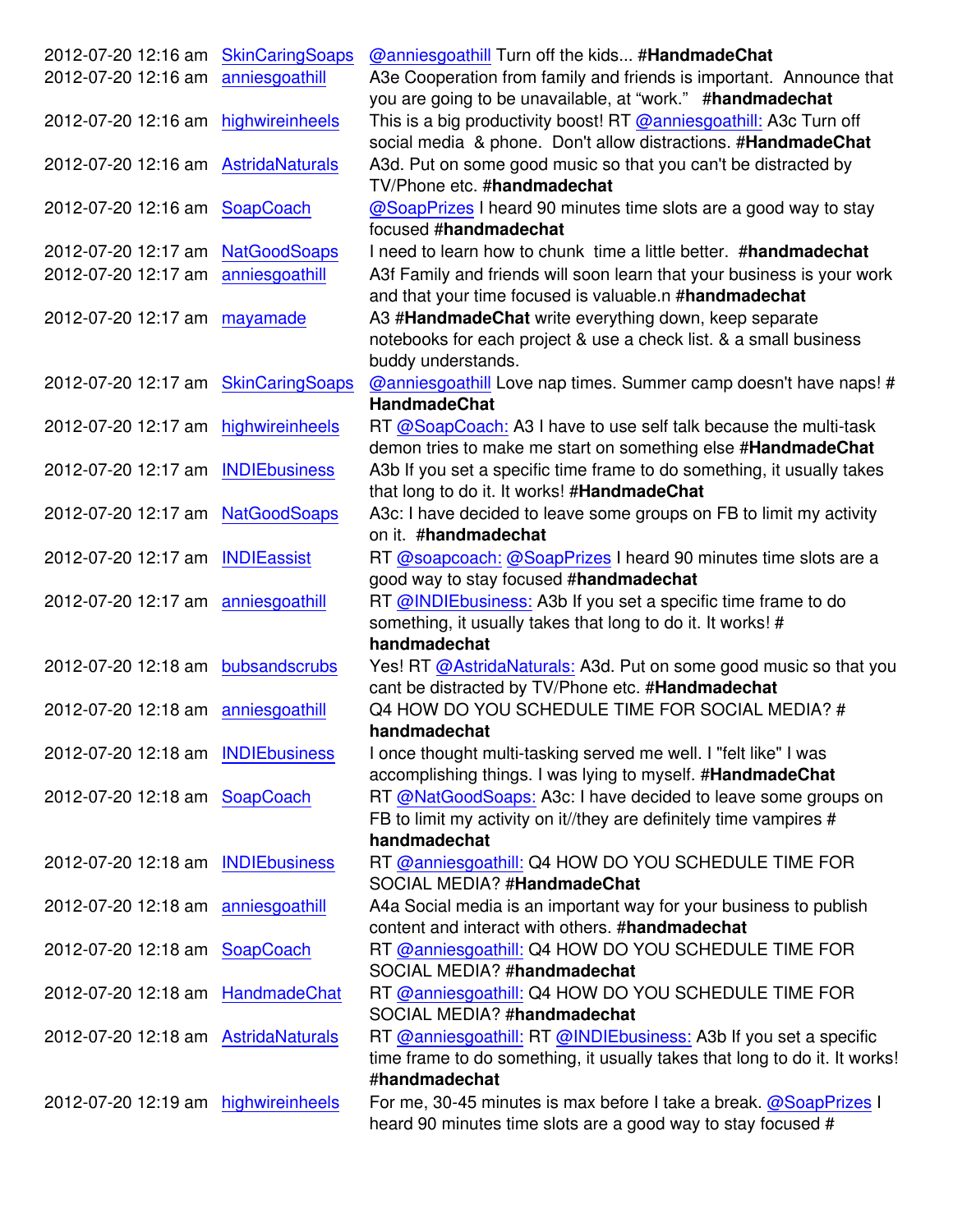|                                     |                        | <b>HandmadeChat</b>                                                                                                               |
|-------------------------------------|------------------------|-----------------------------------------------------------------------------------------------------------------------------------|
| 2012-07-20 12:19 am anniesgoathill  |                        | A4b Social media, when it comes to business, is not a way for you to<br>escape from the tasks at hand. #handmadechat              |
| 2012-07-20 12:19 am                 | <b>SkinCaringSoaps</b> | @INDIEbusiness Time frames always stressed me out. I work until I                                                                 |
|                                     |                        | am done and I can stay focused when not stressed. #HandmadeChat                                                                   |
| 2012-07-20 12:19 am INDIEassist     |                        | RT @indiebusiness: RT @anniesgoathill: Q4 HOW DO YOU                                                                              |
| 2012-07-20 12:19 am INDIEbusiness   |                        | SCHEDULE TIME FOR SOCIAL MEDIA? #HandmadeChat<br>A4 I don't think about scheduling time for "social media." I think about         |
|                                     |                        | scheduling time to market my biz. #HandmadeChat                                                                                   |
| 2012-07-20 12:19 am                 | anniesgoathill         | A4c Schedule your Twitter, Facebook, and other social media time in                                                               |
|                                     |                        | blocks. 10 mins morning, 10 mins afternoon. #handmadechat                                                                         |
| 2012-07-20 12:19 am SoapPrizes      |                        | @INDIEbusiness @SoapCoach I like the idea of 90 mins. I tend to                                                                   |
|                                     |                        | be easily distracted like Dug from Up. Squirrel! #HandmadeChat                                                                    |
| 2012-07-20 12:19 am highwireinheels |                        | RT @SoapCoach: RT @NatGoodSoaps: I left some groups on FB to                                                                      |
|                                     |                        | limit my activity on it//they are definitely time vampires #                                                                      |
|                                     |                        | <b>HandmadeChat</b>                                                                                                               |
| 2012-07-20 12:19 am NatGoodSoaps    |                        | A4a: I try to manage social media during lunch time and at night time.                                                            |
|                                     |                        | #handmadechat                                                                                                                     |
| 2012-07-20 12:19 am SkinCaringSoaps |                        | A4: Every day while I check my emails or once I am done with<br>everything else. #HandmadeChat                                    |
| 2012-07-20 12:20 am anniesgoathill  |                        | A4d If you want personal social time, limit it to lunch breaks and after                                                          |
|                                     |                        | working hours. #handmadechat                                                                                                      |
| 2012-07-20 12:20 am Maureen Harris  |                        | RT @anniesgoathill: A4c Schedule your Twitter, Facebook, and other                                                                |
|                                     |                        | social media time in blocks. 10 mins morning, 10 mins afternoon. #                                                                |
|                                     |                        | handmadechat                                                                                                                      |
| 2012-07-20 12:20 am INDIEbusiness   |                        | RT @anniesgoathill: A4c Schedule Twitter, Facebook, other social                                                                  |
|                                     |                        | media time in blocks. 10 min morning, 10 min afternoon. #                                                                         |
|                                     |                        | <b>HandmadeChat</b>                                                                                                               |
| 2012-07-20 12:20 am SoapCoach       |                        | RT @SkinCaringSoaps: A4: Every day while I check my emails or                                                                     |
|                                     |                        | once I am done with everything else. #handmadechat                                                                                |
| 2012-07-20 12:20 am NatGoodSoaps    |                        | 90 mns is too long for me. I sometimes have an attention span of a                                                                |
|                                     |                        | nat! LOL #handmadechat                                                                                                            |
| 2012-07-20 12:20 am SoapCoach       |                        | RT @anniesgoathill: A4d If you want personal social time, limit it to<br>lunch breaks and after working hours. #handmadechat      |
| 2012-07-20 12:20 am                 | <b>INDIEassist</b>     | It's hard to turn off social media when it is 24/7! #HandmadeChat                                                                 |
| 2012-07-20 12:20 am                 | anniesgoathill         | A4e Do not mix personal social time with business time, it is                                                                     |
|                                     |                        | counter-productive, and may be obvious to customers.n #                                                                           |
|                                     |                        | handmadechat                                                                                                                      |
| 2012-07-20 12:20 am HandmadeChat    |                        | RT @indiebusiness: A4 I don't think about scheduling time for "social                                                             |
|                                     |                        | media." I think about scheduling time to market my biz. #                                                                         |
|                                     |                        | <b>HandmadeChat</b>                                                                                                               |
| 2012-07-20 12:20 am anniesgoathill  |                        | RT @NatGoodSoaps: A4a: I try to manage social media during lunch                                                                  |
|                                     |                        | time and at night time. #handmadechat                                                                                             |
| 2012-07-20 12:21 am SkinCaringSoaps |                        | RT @anniesgoathill: A4c Schedule Twitter, Facebook, other social                                                                  |
|                                     |                        | media time in blocks. 10 min morning, 10 min afternoon. #                                                                         |
|                                     |                        | <b>HandmadeChat</b>                                                                                                               |
| 2012-07-20 12:21 am                 | <b>NatGoodSoaps</b>    | @anniesgoathill, I like the 10 mns scheduling idea. #handmadechat                                                                 |
| 2012-07-20 12:21 am                 | <b>INDIEbusiness</b>   | RT @anniesgoathill: A4e Do not mix personal social time with biz<br>time, it's counter-productive, may be obvious to customers. # |
|                                     |                        | <b>HandmadeChat</b>                                                                                                               |
|                                     |                        |                                                                                                                                   |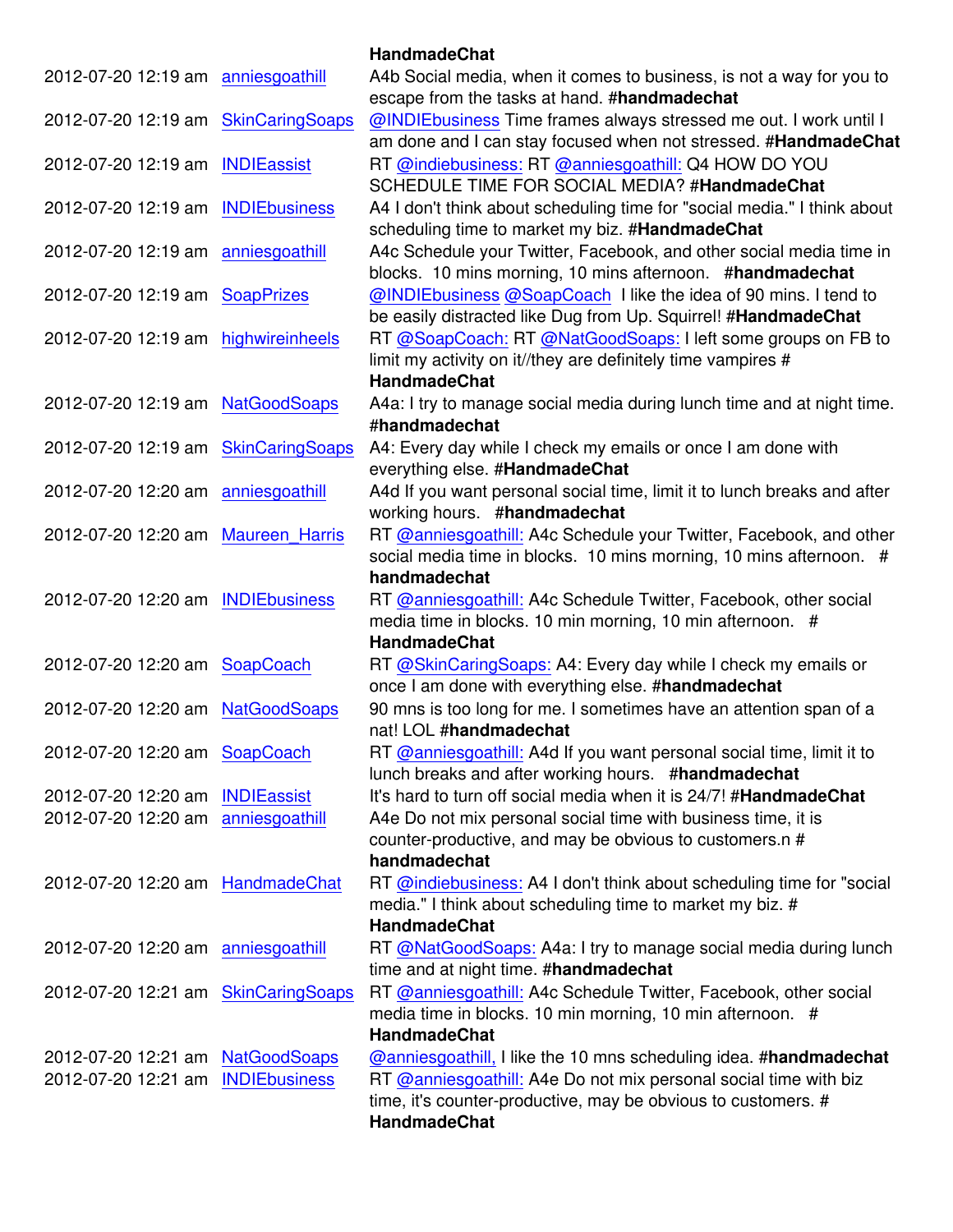| 2012-07-20 12:21 am anniesgoathill  | RT @INDIEassist: Its hard to turn off social media when it is 24/7! #  |
|-------------------------------------|------------------------------------------------------------------------|
|                                     | handmadechat                                                           |
| 2012-07-20 12:21 am highwireinheels | RT @indiebusiness: A4 I don't think about scheduling time for "social  |
|                                     | media." I think about scheduling time to market my biz. #              |
|                                     | <b>HandmadeChat</b>                                                    |
| 2012-07-20 12:21 am NatGoodSoaps    | RT @anniesgoathill: A4e Do not mix personal social time with biz       |
|                                     | time, it is counter-productive & may be obvious to customers. #        |
|                                     | handmadechat                                                           |
| 2012-07-20 12:22 am INDIEbusiness   | RT @INDIEassist: Its hard to turn off social media when it is 24/7! // |
|                                     | Used to be hard for me. Then, too many rabbit holes. #                 |
|                                     | <b>HandmadeChat</b>                                                    |
|                                     |                                                                        |
| 2012-07-20 12:22 am NatGoodSoaps    | RT @anniesgoathill: RT @INDIEassist: Its hard to turn off social       |
|                                     | media when it is 24/7! #handmadechat                                   |
| 2012-07-20 12:22 am mayamade        | A4 hootsuite, pinterest, fb groups, forums, twitter, etc. scheduled in |
|                                     | the a.m. before anyone else is awake. #handmadechat                    |
| 2012-07-20 12:22 am anniesgoathill  | Q5 HOW DO YOU ORGANIZE YOUR DAYS SO YOU CAN WORK                       |
|                                     | *ON* YOUR BUSINESS INSTEAD OF *IN* IT? n #handmadechat                 |
| 2012-07-20 12:22 am SoapCoach       | Ssssooo True! RT @anniesgoathill: RT @INDIEassist: Its hard to turn    |
|                                     | off social media when it is 24/7! #handmadechat                        |
| 2012-07-20 12:22 am SoapPrizes      | @highwireinheels Thanks. That may work well for our smaller tasks      |
|                                     | like email and follow-ups. #HandmadeChat                               |
| 2012-07-20 12:22 am SoapCoach       | RT @mayamade: A4 hootsuite, pinterest, fb groups, forums, twitter,     |
|                                     |                                                                        |
|                                     | etc. scheduled in the a.m. before anyone else is awake. #              |
|                                     | handmadechat                                                           |
| 2012-07-20 12:22 am SkinCaringSoaps | @INDIEassist Yes, but social media 24/7 brings free business! Even     |
|                                     | when we are not on there! #HandmadeChat                                |
| 2012-07-20 12:22 am INDIEassist     | RT @mayamade: A4 hootsuite, pinterest, fb groups, forums, twitter,     |
|                                     | etc. scheduled in the a.m. before anyone else is awake. #              |
|                                     | handmadechat                                                           |
| 2012-07-20 12:23 am anniesgoathill  | RT @SoapPrizes: @highwireinheels Thanks. That may work well for        |
|                                     | our smaller tasks like email and follow-ups. #handmadechat             |
| 2012-07-20 12:23 am SoapCoach       | This a good one!! RT @anniesgoathill: Q5 HOW DO YOU                    |
|                                     | ORGANIZE YOUR DAYS SO YOU CAN WORK *ON* YOUR                           |
|                                     | BUSINESS INSTEAD OF *IN* IT? #handmadechat                             |
| 2012-07-20 12:23 am INDIEassist     | RT @anniesgoathill: Q5 HOW DO YOU ORGANIZE YOUR DAYS SO                |
|                                     |                                                                        |
|                                     | YOU CAN WORK *ON* YOUR BUSINESS INSTEAD OF *IN* IT? n #                |
|                                     | handmadechat                                                           |
| 2012-07-20 12:23 am anniesgoathill  | A5a A decision has to be made from the beginning, how much time        |
|                                     | per week (or day) can you allot to your business?n #handmadechat       |
| 2012-07-20 12:23 am INDIEbusiness   | RT @anniesgoathill: Q5 HOW DO YOU ORGANIZE YOUR DAYS SO                |
|                                     | YOU CAN WORK *ON* YOUR BUSINESS INSTEAD OF *IN* IT? #                  |
|                                     | <b>HandmadeChat</b>                                                    |
| 2012-07-20 12:23 am NatGoodSoaps    | @SoapPrizes @highwireinheels small tasks work for me and I just        |
|                                     | have to manage it a bit better. #handmadechat                          |
| 2012-07-20 12:24 am HandmadeChat    | RT @anniesgoathill: Q5 HOW DO YOU ORGANIZE YOUR DAYS SO                |
|                                     | YOU CAN WORK *ON* YOUR BUSINESS INSTEAD OF *IN* IT? #                  |
|                                     | handmadechat                                                           |
| 2012-07-20 12:24 am SoapCoach       | RT @anniesgoathill: A5a A decision has to be made from the             |
|                                     | beginning-how much time per week/day can you allot to your             |
|                                     | business #handmadechat                                                 |
|                                     |                                                                        |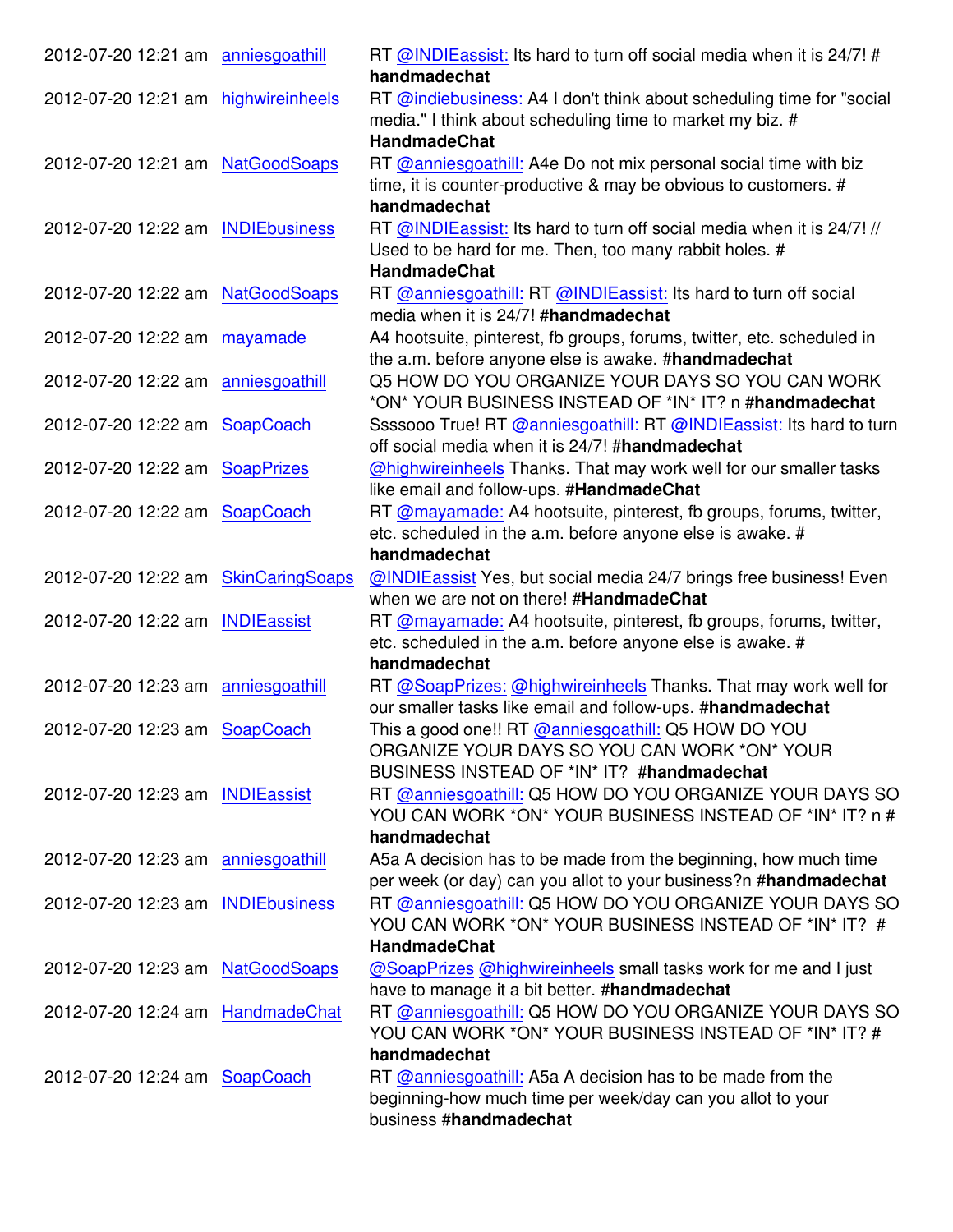| 2012-07-20 12:24 am anniesgoathill  |                        | A5b What tasks do you need to accomplish to keep your business in      |
|-------------------------------------|------------------------|------------------------------------------------------------------------|
|                                     |                        | production? Most often it is not the fun tasks. #handmadechat          |
| 2012-07-20 12:25 am INDIEbusiness   |                        | Q5a I am blessed to have @indieassist and another personal             |
|                                     |                        | assistant to free me up to work *on* my #smallbiz. #HandmadeChat       |
| 2012-07-20 12:25 am                 | <b>NatGoodSoaps</b>    | RT @anniesgoathill: A5a A decision has to be made from the start,      |
|                                     |                        | how much time per week/day can you allot to your biz? #                |
|                                     |                        | handmadechat                                                           |
| 2012-07-20 12:25 am anniesgoathill  |                        | A5c Commitment to the most important tasks to successfully operate     |
|                                     |                        | your business is key. #handmadechat                                    |
| 2012-07-20 12:25 am                 | <b>INDIEbusiness</b>   | Ooops --> A5a I am blessed to have @indieassist and another            |
|                                     |                        | personal assistant to free me up to work *on* my #smallbiz. #          |
|                                     |                        | <b>HandmadeChat</b>                                                    |
| 2012-07-20 12:25 am                 | highwireinheels        | Another question might be how much time WILL you allot to your         |
|                                     |                        | business this week (often is different than 'can'). #HandmadeChat      |
| 2012-07-20 12:25 am NatGoodSoaps    |                        | RT @anniesgoathill: A5c Commitment to the most important tasks to      |
|                                     |                        | successfully operate your business is key. #handmadechat               |
|                                     |                        |                                                                        |
| 2012-07-20 12:26 am                 | <b>AstridaNaturals</b> | A5. Make sure at least one of your daily tasks helps your biz with a   |
|                                     |                        | long term goal so you keep the big pic in mind. #handmadechat          |
| 2012-07-20 12:26 am                 | anniesgoathill         | A5d Seek a coach, a mentor, or a trusted friend (second pair of eyes), |
|                                     |                        | to help you stay focused and committed. #handmadechat                  |
| 2012-07-20 12:26 am                 | mayamade               | @HandmadeChat @anniesgoathill can you restate the question?            |
| 2012-07-20 12:26 am                 | <b>SkinCaringSoaps</b> | A5: It depends on my priorities at that time. It may change from one   |
|                                     |                        | week to the other. #HandmadeChat                                       |
| 2012-07-20 12:26 am INDIEbusiness   |                        | A5b Highly encourage *every Indie* to get assistant. Huge difference   |
|                                     |                        | in how much hair you pull out daily. #HandmadeChat                     |
| 2012-07-20 12:26 am NatGoodSoaps    |                        | RT @highwireinheels: Another ques might be how much time WILL          |
|                                     |                        | you allot to your biz this week (often is different than can). #       |
|                                     |                        | handmadechat                                                           |
| 2012-07-20 12:27 am INDIEbusiness   |                        | RT @anniesgoathill: A5d Seek a coach, a mentor, or trusted friend      |
|                                     |                        | (second pair of eyes), to help you stay focused, committed. #          |
|                                     |                        | <b>HandmadeChat</b>                                                    |
| 2012-07-20 12:27 am highwireinheels |                        | For me once I made the commitment that my biz was a priority,          |
|                                     |                        | productivity and profits increased. #HandmadeChat                      |
| 2012-07-20 12:27 am anniesgoathill  |                        | RT @INDIEbusiness: A5b Highly encourage *every Indie* to get           |
|                                     |                        | assistant. Huge difference in how much hair you pull out daily. #      |
|                                     |                        | handmadechat                                                           |
| 2012-07-20 12:27 am INDIEbusiness   |                        |                                                                        |
|                                     |                        | RT @AstridaNaturals: A5. Make sure at least one daily task helps biz   |
|                                     |                        | with a long term goal so you keep the big pic in mind. #               |
|                                     |                        | <b>HandmadeChat</b>                                                    |
| 2012-07-20 12:27 am highwireinheels |                        | YES!! RT @INDIEbusiness: A5b Highly encourage *every Indie* to         |
|                                     |                        | get asst. Huge difference in how much hair you pull out daily. #       |
|                                     |                        | <b>HandmadeChat</b>                                                    |
| 2012-07-20 12:27 am anniesgoathill  |                        | RT @highwireinheels: For me once I made the commitment that my         |
|                                     |                        | biz was a priority, productivity and profits increased. #handmadechat  |
| 2012-07-20 12:27 am SkinCaringSoaps |                        | @INDIEbusiness I am trying to raise my toddler to become my            |
|                                     |                        | assistant. :) #HandmadeChat                                            |
| 2012-07-20 12:27 am anniesgoathill  |                        | RT @SkinCaringSoaps: A5: It depends on my priorities at that time. It  |
|                                     |                        | may change from one week to the other. #handmadechat                   |
| 2012-07-20 12:28 am                 | <b>INDIEbusiness</b>   | RT @bubsandscrubs: Yes! RT @AstridaNaturals: A3d. Put on some          |
|                                     |                        | good music so that you cant be distracted by TV/Phone etc. #           |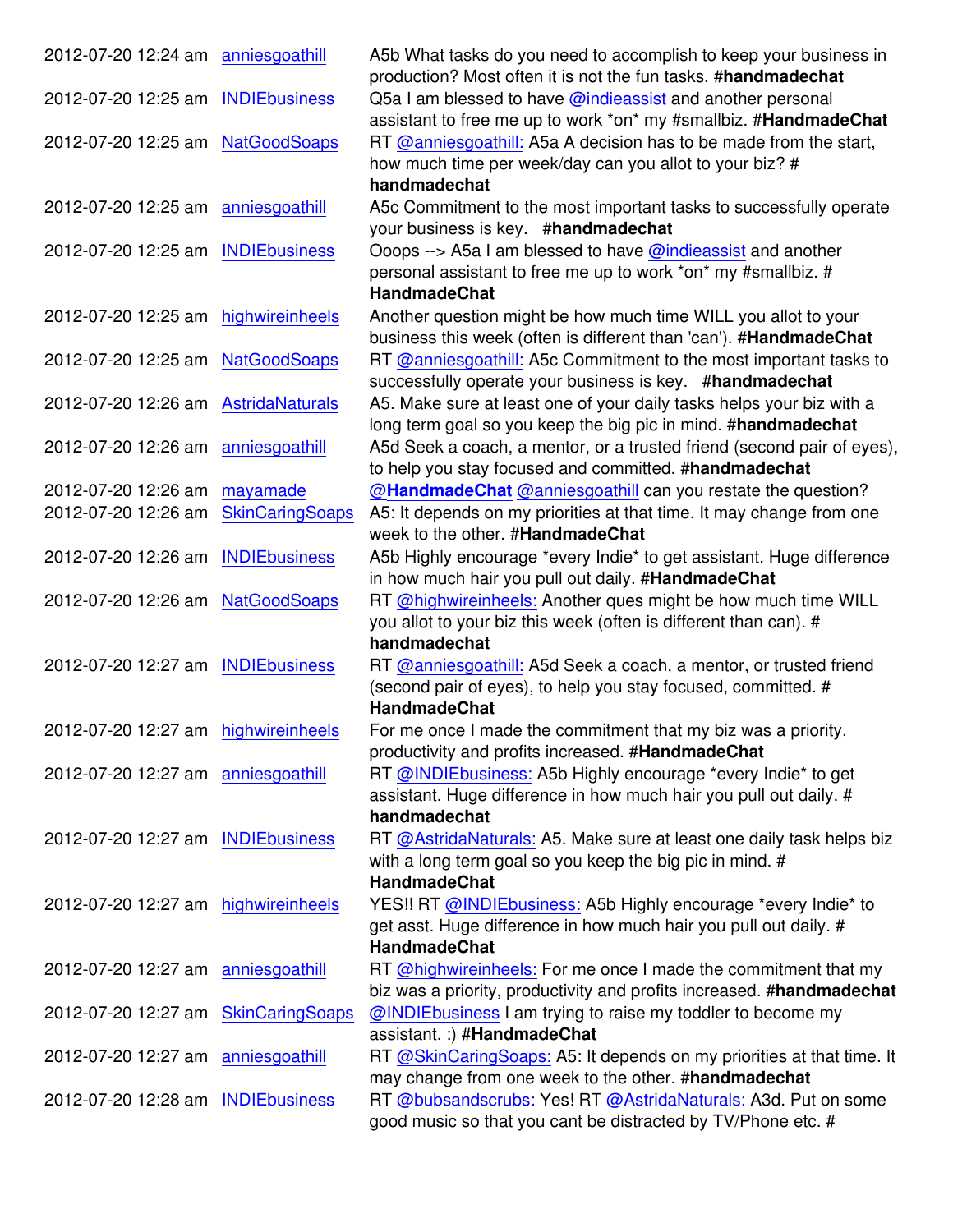|                                     |                        | <b>Handmadechat</b>                                                                                                                                               |
|-------------------------------------|------------------------|-------------------------------------------------------------------------------------------------------------------------------------------------------------------|
| 2012-07-20 12:28 am NatGoodSoaps    |                        | @AstridaNaturals good point about keeping the L/T Goal in the<br>forefront. #handmadechat                                                                         |
| 2012-07-20 12:28 am INDIEassist     |                        | RT @natgoodsoaps: @AstridaNaturals good point about keeping the<br>L/T Goal in the forefront. #handmadechat                                                       |
| 2012-07-20 12:28 am                 | highwireinheels        | @SkinCaringSoaps You should check out the transcript from last<br>week's chat! All about working with kids around. #HandmadeChat                                  |
| 2012-07-20 12:29 am                 | <b>SkinCaringSoaps</b> | RT @highwireinheels: For me once I made the commitment that my<br>biz was a priority, productivity and profits increased. #<br><b>HandmadeChat</b>                |
| 2012-07-20 12:29 am                 | mayamade               | A5 I have a good friend who also owns a sm. business. we support<br>each other and brainstorm ideas. makes a huge difference. #<br>handmadechat                   |
| 2012-07-20 12:29 am SoapPrizes      |                        | Anyone in this chat juggling 2 jobs? I am right now and it makes<br>staying organized very difficult. Would love any advice. #<br>handmadechat                    |
| 2012-07-20 12:29 am anniesgoathill  |                        | RT @Kimitrea: I am so happy to be a part of Indies Team (Good to<br>have you here!)n #handmadechat                                                                |
| 2012-07-20 12:29 am INDIEbusiness   |                        | Thrilled to see @skincaringsoaps @astridanaturals @soapprizes<br>@mayamade @bubsandscrubs @maureen_harris at tonight's #<br><b>HandmadeChat</b>                   |
| 2012-07-20 12:30 am SoapCoach       |                        | RT @anniesgoathill: RT @Kimitrea: I am so happy to be a part of<br>Indies Team (Good to have you here!) #handmadechat                                             |
| 2012-07-20 12:30 am                 | natproducts2           | @SkinCaringSoaps Thats a good idea. Before I know it the morning<br>is shot. #handmadechat                                                                        |
| 2012-07-20 12:30 am SoapCoach       |                        | RT @INDIEbusiness: Thrilled to see @skincaringsoaps<br>@astridanaturals @soapprizes @mayamade @bubsandscrubs<br>@maureen_harris #handmadechat                     |
| 2012-07-20 12:30 am                 | <b>NatGoodSoaps</b>    | @mayamade support from other Indies is key. #handmadechat                                                                                                         |
| 2012-07-20 12:30 am                 | bethschillaci          | @SkinCaringSoaps Put your toddler in charge of handling calls from<br>telemarketers ;-) #HandmadeChat                                                             |
| 2012-07-20 12:31 am mayamade        |                        | RT @INDIEbusiness: Thrilled to see @skincaringsoaps<br>@astridanaturals @soapprizes @mayamade @bubsandscrubs<br><b>@maureen_harris at tonight's #HandmadeChat</b> |
| 2012-07-20 12:31 am bubsandscrubs   |                        | @SoapPrizes Yes, I have two. Evenings and weekends for the<br>dream. #Handmadechat                                                                                |
| 2012-07-20 12:31 am Maureen Harris  |                        | It is so good to be here learning from my fellow Indies #<br>handmadechat                                                                                         |
| 2012-07-20 12:31 am anniesgoathill  |                        | RT @SoapPrizes: Anyone in this chat juggling 2 jobs? I am & it<br>makes staying organized very difficult. Would love any advice. #<br>handmadechat                |
| 2012-07-20 12:31 am highwireinheels |                        | @SoapPrizes I'm juggling multiple businesseswhat kind of advice<br>are you looking for? #HandmadeChat                                                             |
| 2012-07-20 12:31 am INDIEbusiness   |                        | RT @SoapPrizes: Anyone juggling 2 jobs? I am - it makes staying<br>organized difficult. Would love advice. #HandmadeChat                                          |
| 2012-07-20 12:31 am INDIEassist     |                        | Needs advice. > @soapprizes: Anyone in this chat juggling 2 jobs? I<br>am right now & it makes staying organized very difficult. #<br>handmadechat                |
| 2012-07-20 12:31 am SoapCoach       |                        | RT @bubsandscrubs: @SoapPrizes Yes, I have two. Evenings and<br>weekends for the dream. #handmadechat                                                             |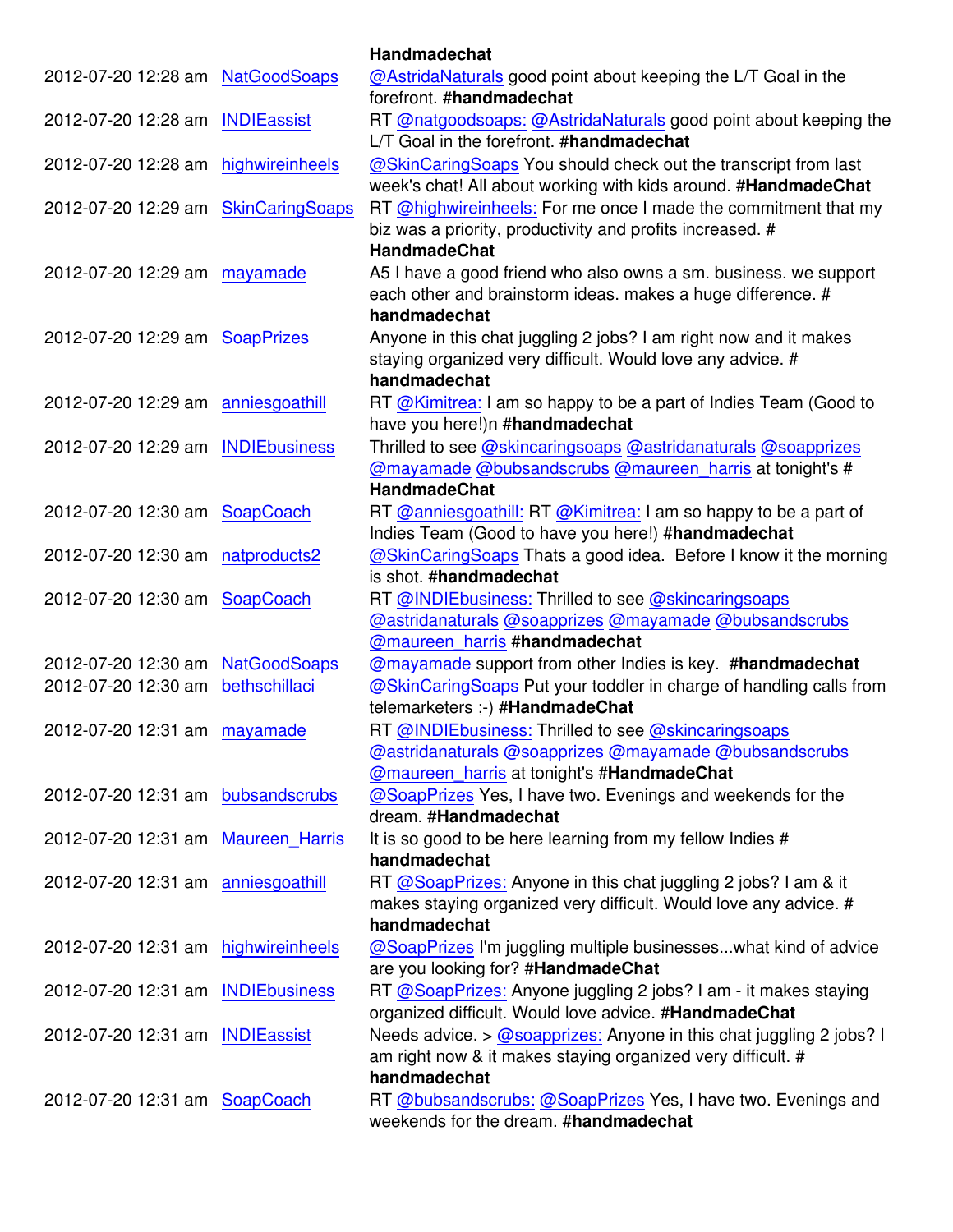| 2012-07-20 12:31 am highwireinheels |                         | So true! They understand better than those in corporate jobs. RT    |
|-------------------------------------|-------------------------|---------------------------------------------------------------------|
|                                     |                         | @NatGoodSoaps: @mayamade support from other Indies is key. #        |
|                                     |                         | <b>HandmadeChat</b>                                                 |
| 2012-07-20 12:32 am                 | <b>INDIEbusiness</b>    | RT @bubsandscrubs: @SoapPrizes Yes, I have two. Evenings and        |
|                                     |                         | weekends for the dream. // You're amazing at what you do, Brenda! # |
|                                     |                         | <b>HandmadeChat</b>                                                 |
| 2012-07-20 12:32 am AstridaNaturals |                         | @SoapPrizes I am. I'm also a web designer. Keeping a balance is     |
|                                     |                         | tough. Still getting a handle on it #handmadechat                   |
| 2012-07-20 12:32 am anniesgoathill  |                         | Hint: Try to keep your tweets under 120 charactersso they can be    |
|                                     |                         | retweeted! #handmadechat                                            |
| 2012-07-20 12:32 am                 | natproducts2            | @highwireinheels Mine is how to get it all in. Labeling soaps,      |
|                                     |                         | accounting books, prepping for the flea market, website.n #         |
|                                     |                         | handmadechat                                                        |
| 2012-07-20 12:32 am anniesgoathill  |                         | RT @SoapCoach: RT @bubsandscrubs: @SoapPrizes Yes, I have           |
|                                     |                         | two. Evenings and weekends for the dream. #handmadechat             |
| 2012-07-20 12:32 am                 | <b>INDIEbusiness</b>    | RT @anniesgoathill: Hint: Try to keep your tweets under 120         |
|                                     |                         | charactersso they can be retweeted! #HandmadeChat                   |
| 2012-07-20 12:32 am                 | <b>INDIEassist</b>      | RT @anniesgoathill: Hint: Try to keep your tweets under 120         |
|                                     |                         | charactersso they can be retweeted! #handmadechat                   |
| 2012-07-20 12:32 am                 | HandmadeChat            | RT @anniesgoathill: Hint: Try to keep your tweets under 120         |
|                                     |                         | charactersso they can be retweeted! #handmadechat                   |
| 2012-07-20 12:32 am                 | <b>NatGoodSoaps</b>     | @SoapPrizes I have a full time job, single mom and managing 2       |
|                                     |                         | online biz. Overwhelming but I am still managing. #handmadechat     |
| 2012-07-20 12:32 am                 | mayamade                | RT @highwireinheels: So true! They understand better than those in  |
|                                     |                         | corporate jobs. RT @NatGoodSoaps: @mayamade support from            |
|                                     |                         | other Indies is key. #HandmadeChat                                  |
| 2012-07-20 12:32 am SoapPrizes      |                         | @highwireinheels Mainly how do you juggle 2 businesses and keep     |
|                                     |                         | them both growing? #HandmadeChat                                    |
| 2012-07-20 12:33 am                 | <b>NatGoodSoaps</b>     | RT @anniesgoathill: Hint: Try to keep your tweets under 120         |
|                                     |                         | charactersso they can be retweeted! #handmadechat                   |
| 2012-07-20 12:33 am                 | chamoooooooooo          | RT @INDIEbusiness: RT @anniesgoathill: Hint: Try to keep your       |
|                                     | $\overline{\mathbf{o}}$ | tweets under 120 charactersso they can be retweeted! #              |
|                                     |                         | <b>HandmadeChat</b>                                                 |
| 2012-07-20 12:33 am bubsandscrubs   |                         | Couldn't agree more! RT @Maureen_Harris: It is so good to be here   |
|                                     |                         | learning from my fellow Indies #Handmadechat                        |
| 2012-07-20 12:33 am highwireinheels |                         | RT @anniesgoathill: Hint: Try to keep your tweets under 120         |
|                                     |                         | charactersso they can be retweeted! #HandmadeChat                   |
| 2012-07-20 12:33 am                 | anniesgoathill          | RT @natproducts2 @highwireinheels Mine is how to get it all in.     |
|                                     |                         | Labeling soaps, acctg books, prepping for flea market, website. #   |
|                                     |                         | handmadechat                                                        |
| 2012-07-20 12:33 am INDIEbusiness   |                         | I worked a full-time job and my biz before a few years before going |
|                                     |                         | full-time in my biz. For the dream as @bubsandscrubs said. #        |
|                                     |                         | <b>HandmadeChat</b>                                                 |
| 2012-07-20 12:33 am                 | <b>INDIEbusiness</b>    | RT @bubsandscrubs: Couldnt agree more! RT @Maureen_Harris: It       |
|                                     |                         | is so good to be here learning from my fellow Indies #HandmadeChat  |
| 2012-07-20 12:34 am anniesgoathill  |                         | Q6 HOW DO YOU FEEL WHEN YOU REALLY APPLY YOURSELF,                  |
|                                     |                         | ELIMINATE DISTRACTIONS AND ACHIEVE A BIG GOAL?! #                   |
|                                     |                         | handmadechat                                                        |
| 2012-07-20 12:34 am                 | natproducts2            | Keeping up with supplies, and having time for your craft. #         |
|                                     |                         | handmadechat                                                        |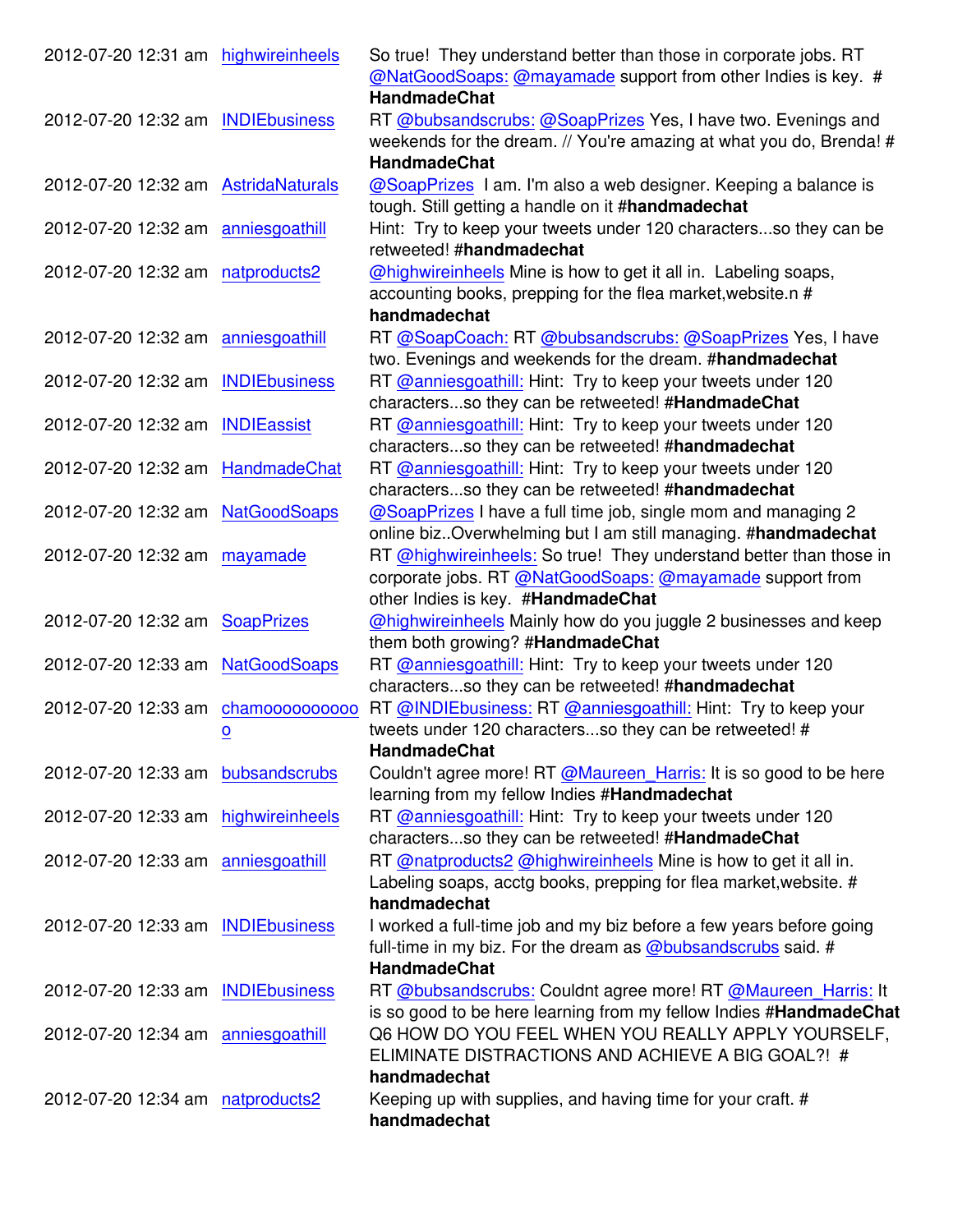| 2012-07-20 12:34 am INDIEassist     |                        | RT @anniesgoathill: Q6 HOW DO YOU FEEL WHEN YOU REALLY<br>APPLY YOURSELF, ELIMINATE DISTRACTIONS AND ACHIEVE A<br>BIG GOAL?! #handmadechat                           |
|-------------------------------------|------------------------|----------------------------------------------------------------------------------------------------------------------------------------------------------------------|
| 2012-07-20 12:34 am INDIEbusiness   |                        | To juggle more than one biz, keep both growing; for me has required<br>running complementary biz and leveraging them. $\omega$ soaprizes #<br><b>HandmadeChat</b>    |
| 2012-07-20 12:34 am natproducts2    |                        | @anniesgoathill Like I really accomplished something. #<br>handmadechat                                                                                              |
| 2012-07-20 12:35 am mayamade        |                        | @natproducts2 @highwireinheels times for soaping, wrap, package,<br>test. plan it all. soaping on sat. night, label on sun. etc. #<br>handmadechat                   |
| 2012-07-20 12:35 am                 | <b>INDIEbusiness</b>   | RT @anniesgoathill: Q6 HOW DO YOU FEEL WHEN YOU REALLY<br>APPLY YOURSELF, ELIMINATE DISTRACTIONS AND ACHIEVE A<br>BIG GOAL?! #HandmadeChat                           |
| 2012-07-20 12:35 am SoapPrizes      |                        | @NatGoodSoaps @AstridaNaturals @bubsandscrubs Looks like a<br>lot of multi-taskers out there. Thanks! #handmadechat                                                  |
| 2012-07-20 12:35 am                 | donnaderosa            | A6 Feels great knowing the hard work is for me and not another<br>company #handmadechat                                                                              |
| 2012-07-20 12:35 am anniesgoathill  |                        | RT @SoapPrizes: @highwireinheels Mainly how do you juggle 2<br>businesses and keep them both growing? #handmadechat                                                  |
| 2012-07-20 12:35 am                 | <b>SkinCaringSoaps</b> | Q6: proud and rewarded!n #HandmadeChat                                                                                                                               |
| 2012-07-20 12:35 am                 | bubsandscrubs          | @INDIEbusiness thank you for the encouragement, we're all pretty<br>amazing! #Handmadechat                                                                           |
| 2012-07-20 12:35 am NatGoodSoaps    |                        | Q6a: I feel WONDERFUL!! I need to do it more often! LOL #<br>handmadechat                                                                                            |
| 2012-07-20 12:35 am                 | highwireinheels        | @SoapPrizes I fiercely protect my work time and schedule everything<br>(even time to deal w/misc stuff that pops up). #HandmadeChat                                  |
| 2012-07-20 12:35 am                 | <b>SkinCaringSoaps</b> | Sorry, A6! #HandmadeChat                                                                                                                                             |
| 2012-07-20 12:35 am                 | HandmadeChat           | RT @indiebusiness: To juggle more than one biz, for me has required<br>running complementary biz and leveraging them. $\omega$ soaprizes #<br><b>HandmadeChat</b>    |
| 2012-07-20 12:35 am AstridaNaturals |                        | RT @INDIEbusiness: To juggle more than one biz, keep both<br>growing; for me has required running complementary biz and<br>leveraging them. @soaprizes #HandmadeChat |
| 2012-07-20 12:35 am SoapCoach       |                        | @natproducts2 you may have to outsource or get an asst to help<br>w/labeling, accounting, etc.-maybe a high school intern #<br>handmadechat                          |
| 2012-07-20 12:35 am                 | anniesgoathill         | RT @SkinCaringSoaps: Q6: proud and rewarded! #handmadechat                                                                                                           |
| 2012-07-20 12:35 am HandmadeChat    |                        | RT @anniesgoathill: Q6 HOW DO YOU FEEL WHEN YOU REALLY<br>APPLY YOURSELF, ELIMINATE DISTRACTIONS AND ACHIEVE A                                                       |
| 2012-07-20 12:36 am anniesgoathill  |                        | BIG GOAL?! #handmadechat<br>RT @NatGoodSoaps: Q6a: I feel WONDERFUL!! I need to do it more<br>often! LOL #handmadechat                                               |
| 2012-07-20 12:36 am natproducts2    |                        | @SoapPrizes Family, 2-3 flea markets a week, and the list goes on<br>and on. #handmadechat                                                                           |
| 2012-07-20 12:36 am INDIEassist     |                        | RT @soapprizes: @NatGoodSoaps @AstridaNaturals<br>@bubsandscrubs Looks like a lot of multi-taskers out there. Thanks!<br>#handmadechat                               |
| 2012-07-20 12:36 am highwireinheels |                        | Sometimes means really late nights followed by early mornings but<br>it's worth it to me. #HandmadeChat                                                              |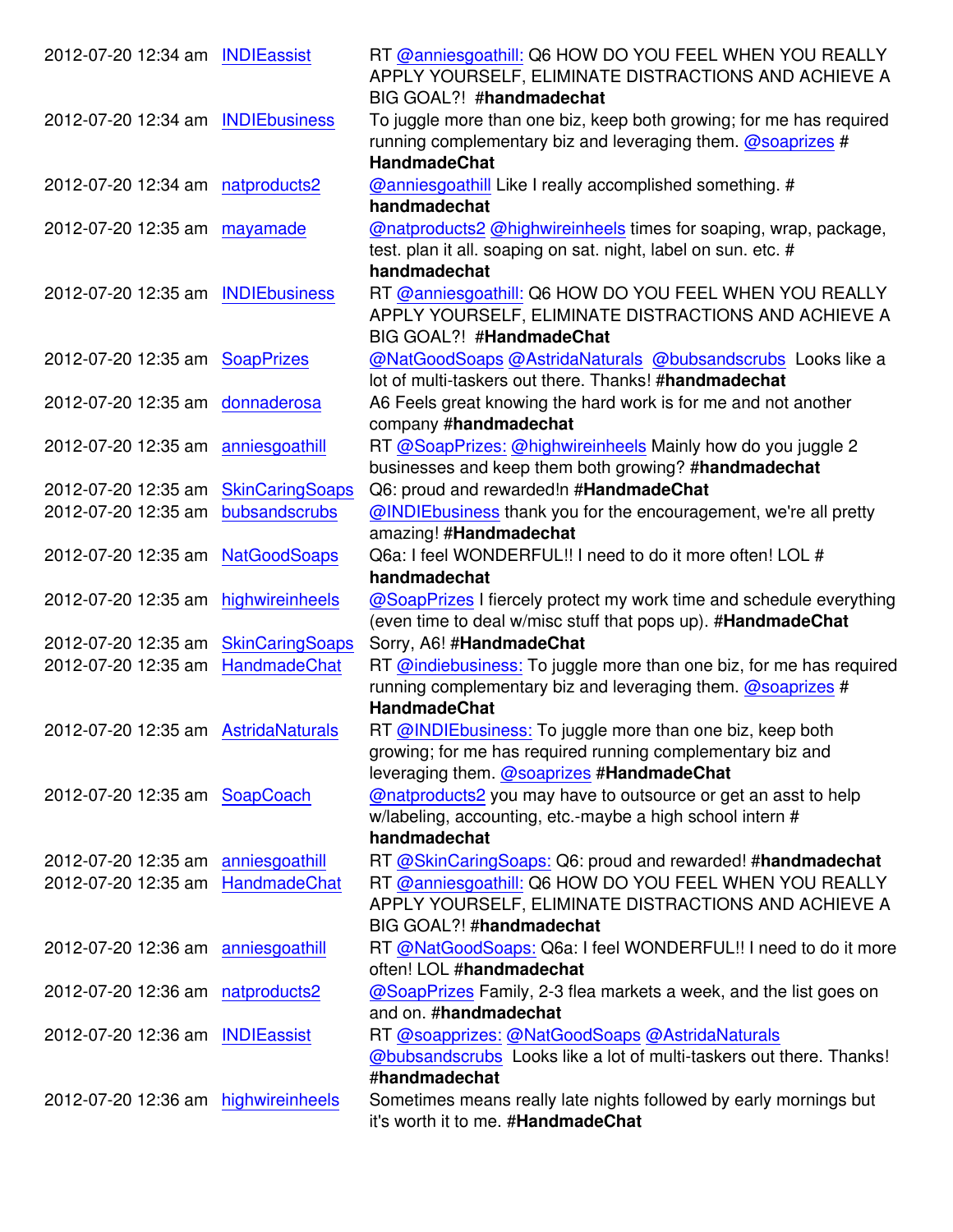| 2012-07-20 12:36 am Maureen Harris  |                        | RT @donnaderosa: A6 Feels great knowing the hard work is for me                                                                            |
|-------------------------------------|------------------------|--------------------------------------------------------------------------------------------------------------------------------------------|
|                                     |                        | and not another company #handmadechat                                                                                                      |
| 2012-07-20 12:36 am NatGoodSoaps    |                        | RT @bubsandscrubs: @INDIEbusiness thank you for the                                                                                        |
|                                     |                        | encouragement, were all pretty amazing! #handmadechat                                                                                      |
| 2012-07-20 12:36 am                 | <b>INDIEassist</b>     | A6 Nothing feels better than crossing a task off a list! #<br>handmadechat                                                                 |
| 2012-07-20 12:36 am SoapCoach       |                        | ^5 on that one! RT @donnaderosa: A6 Feels great knowing the hard<br>work is for me and not another company #handmadechat                   |
| 2012-07-20 12:36 am                 | <b>AstridaNaturals</b> | A6. Really awesome and inspired to do more! #handmadechat                                                                                  |
| 2012-07-20 12:36 am                 | SoapCoach              | RT @highwireinheels: Sometimes means really late nights followed<br>by early mornings but its worth it to me. #handmadechat                |
| 2012-07-20 12:36 am anniesgoathill  |                        | RT @SoapCoach @natproducts2 you may have to outsource or get<br>asst to help w/labeling, accountng, etc.-maybe high school intern #        |
| 2012-07-20 12:37 am anniesgoathill  |                        | handmadechat                                                                                                                               |
|                                     |                        | A6a The sense of accomplishment and productivity generates a clear<br>mind, which boosts creativity and energy! #handmadechat              |
| 2012-07-20 12:37 am mayamade        |                        | @INDIEassist @anniesgoathill #handmadechat A6 invincible!                                                                                  |
|                                     |                        | incredible! unstoppable! independent! successful! wonderful!                                                                               |
| 2012-07-20 12:37 am                 | natproducts2           | Working on setting up a daytimer to schedule it all. #handmadechat                                                                         |
| 2012-07-20 12:37 am                 | <b>Maureen Harris</b>  | RT @SoapCoach: @natproducts2 you may have to outsource or get                                                                              |
|                                     |                        | an asst to help w/labeling, accounting, etc.-maybe a high school                                                                           |
|                                     |                        | intern #handmadechat                                                                                                                       |
| 2012-07-20 12:37 am anniesgoathill  |                        | RT @INDIEassist: A6 Nothing feels better than crossing a task off a                                                                        |
|                                     |                        | list! #handmadechat                                                                                                                        |
| 2012-07-20 12:37 am                 | <b>INDIEbusiness</b>   | A6 It's a feeling of utter satisfaction. One of my mottos "Do your best                                                                    |
|                                     |                        | and leave the results to God." #HandmadeChat                                                                                               |
| 2012-07-20 12:37 am                 | bubsandscrubs          | A6. Motivated to do more! #Handmadechat                                                                                                    |
| 2012-07-20 12:37 am                 | highwireinheels        | Glad u r teaching me how!RT @indiebusiness: To juggle more than 1<br>biz has required running complementary biz/leveraging them. #         |
|                                     |                        | <b>HandmadeChat</b>                                                                                                                        |
| 2012-07-20 12:37 am anniesgoathill  |                        | RT @AstridaNaturals: A6. Really awesome and inspired to do more!<br>(yes!!!) #handmadechat                                                 |
| 2012-07-20 12:37 am MichelleTalbert |                        | RT @INDIEbusiness: A6 It's a feeling of utter satisfaction. One of my<br>mottos "Do your best and leave the results to God." #HandmadeChat |
| 2012-07-20 12:37 am anniesgoathill  |                        | RT @natproducts2: Working on setting up a daytimer to schedule it                                                                          |
|                                     |                        | all. (I use one too.) #handmadechat                                                                                                        |
| 2012-07-20 12:37 am                 | natproducts2           | <b>@anniesgoathill I agree. #handmadechat</b>                                                                                              |
| 2012-07-20 12:38 am                 | SoapCoach              | It does super charge you into wanting to tackle more RT                                                                                    |
|                                     |                        | @bubsandscrubs: A6. Motivated to do more! #handmadechat                                                                                    |
| 2012-07-20 12:38 am NatGoodSoaps    |                        | Sorry everyone, I have to go. Just drove back from a biz trip 7 hours                                                                      |
|                                     |                        | long and I am exhausted #handmadechat                                                                                                      |
| 2012-07-20 12:38 am anniesgoathill  |                        | Google calendar does wonders for me. I schedule farm tasks (for                                                                            |
|                                     |                        | animals) and business on one calendar, using diff colors. #                                                                                |
|                                     |                        | handmadechat                                                                                                                               |
| 2012-07-20 12:38 am highwireinheels |                        | A6 - Utter joy - such fulfillment, accomplishment and pride when I                                                                         |
|                                     |                        | reach a big goal or finish a huge task. #HandmadeChat                                                                                      |
| 2012-07-20 12:38 am AstridaNaturals |                        | @anniesgoathill @SoapCoach @natproducts2 Good advice! Knowing                                                                              |
|                                     |                        | when and what to outsource #handmadechat                                                                                                   |
| 2012-07-20 12:38 am                 | <b>INDIEbusiness</b>   | I find that #Google Calendar works well. Can set up "dings" to your<br>email to remind of things. @anniesgoathill @natproducts2 #          |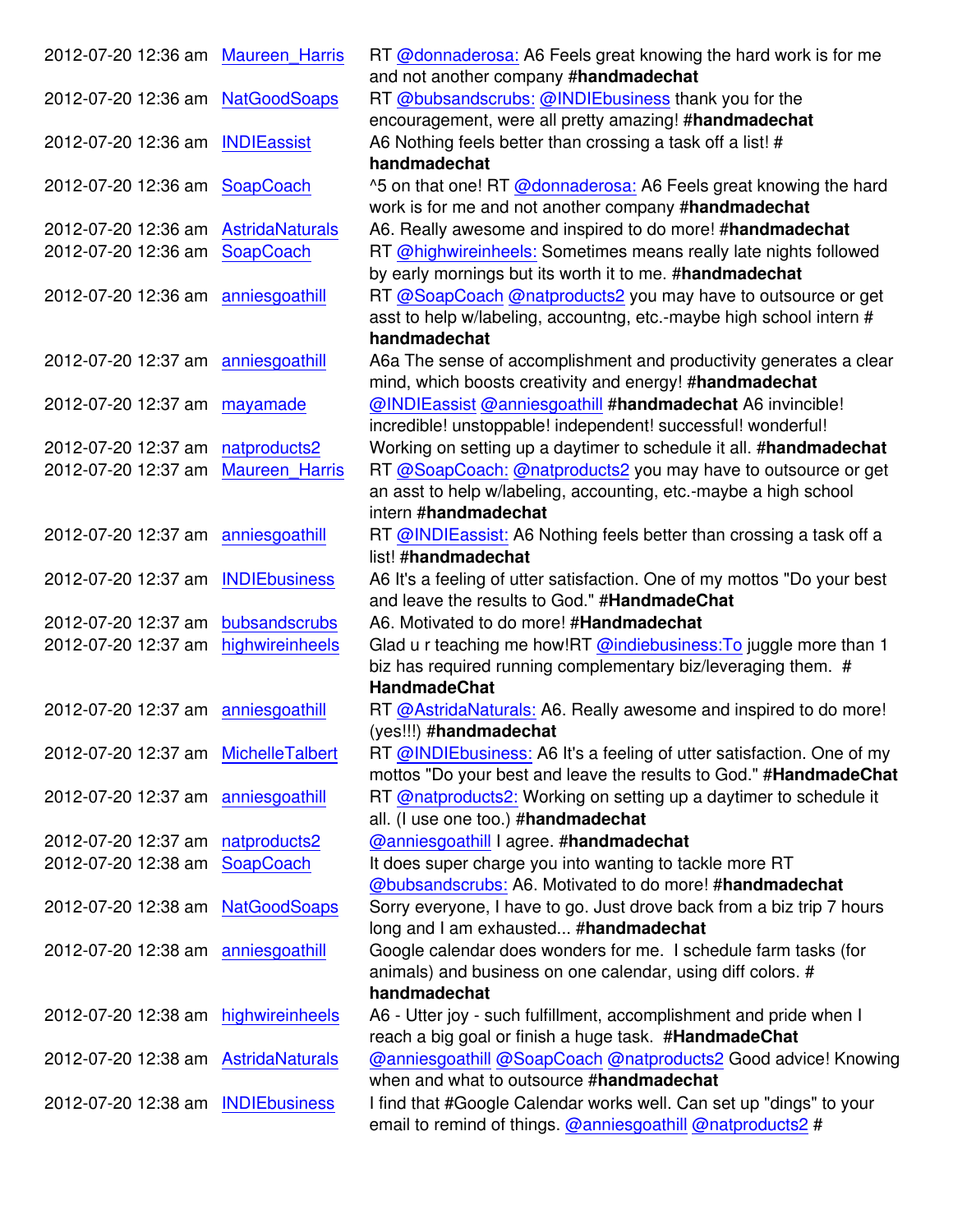|                                    |                        | <b>HandmadeChat</b>                                                                               |
|------------------------------------|------------------------|---------------------------------------------------------------------------------------------------|
| 2012-07-20 12:39 am                | <b>NatGoodSoaps</b>    | Indie hugs to all!! Until next week. Same time same bat channel. #<br>handmadechat                |
| 2012-07-20 12:39 am INDIEbusiness  |                        | @NatGoodSoaps Have a great night, Melissa. Get some rest! Thanks<br>for joining us. #HandmadeChat |
| 2012-07-20 12:39 am                | bubsandscrubs          | @NatGoodSoaps Night night! #Handmadechat                                                          |
| 2012-07-20 12:39 am                | SoapCoach              | buenos noches @natgoodsoaps! #handmadechat                                                        |
| 2012-07-20 12:39 am                | <b>SoapPrizes</b>      | @NatGoodSoaps Have a great week! #handmadechat                                                    |
| 2012-07-20 12:39 am                | <b>SkinCaringSoaps</b> | @INDIEbusiness My grandma would say: help yourselp and God will                                   |
|                                    |                        | help you (translation from French). #HandmadeChat                                                 |
| 2012-07-20 12:39 am                | natproducts2           | @anniesgoathill I am beginning to think this is the only way. #                                   |
|                                    |                        | handmadechat                                                                                      |
| 2012-07-20 12:39 am                | highwireinheels        | <b>@anniesgoathill Yes, interns can be a great help in delegating tasks</b>                       |
|                                    |                        | and growing your biz #HandmadeChat                                                                |
| 2012-07-20 12:40 am mayamade       |                        | RT @INDIEbusiness: @NatGoodSoaps Have a great night, Melissa.                                     |
|                                    |                        | Get some rest! Thanks for joining us. #HandmadeChat                                               |
| 2012-07-20 12:40 am                | highwireinheels        | @NatGoodSoaps Goodnight Melissa, see you here next week! #                                        |
|                                    |                        | <b>HandmadeChat</b>                                                                               |
| 2012-07-20 12:40 am INDIEassist    |                        | Along with #Google Cal., I enjoy an old fashioned pen and pad                                     |
|                                    |                        | calendar too! #handmadechat                                                                       |
| 2012-07-20 12:40 am anniesgoathill |                        | RT @SkinCaringSoaps: @INDIEbusiness My grandma would say:                                         |
|                                    |                        | help yourselp and God will help you (translation from French). #                                  |
|                                    |                        | handmadechat                                                                                      |
| 2012-07-20 12:40 am NatGoodSoaps   |                        | Thanks @INDIEbusiness, I really didn't want to miss itThanks                                      |
|                                    |                        | @anniesgoathill for your many ideas. #handmadechat                                                |
| 2012-07-20 12:40 am                | <b>SkinCaringSoaps</b> | @NatGoodSoaps Good night Melissa! #HandmadeChat                                                   |
| 2012-07-20 12:40 am                | anniesgoathill         | RT @INDIEassist: Along with #Google Cal., I enjoy an old fashioned                                |
|                                    |                        | pen and pad calendar too! #handmadechat                                                           |
| 2012-07-20 12:40 am natproducts2   |                        | @INDIEbusiness Thanks for sharing. Just got an Android Note                                       |
|                                    |                        | phone. Will look that one up. #handmadechat                                                       |
| 2012-07-20 12:40 am                | mayamade               | @INDIEbusiness @anniesgoathill @natproducts2 never thought                                        |
|                                    |                        | google would help me so much! #handmadechat                                                       |
| 2012-07-20 12:40 am Maureen Harris |                        | You're Grandma was wise @sksincaringsoaps #handmadechat                                           |
| 2012-07-20 12:41 am anniesgoathill |                        | Notes - take a lot of notes. I also use my phone to record voice                                  |
|                                    |                        | messages. #handmadechat                                                                           |
| 2012-07-20 12:41 am INDIEbusiness  |                        | I agree interns can help, but as you grow, get people to work for you                             |
|                                    |                        | in exchange for money. #HandmadeChat                                                              |
| 2012-07-20 12:41 am                | highwireinheels        | Me too - I like writing down and checking off! RT @INDIEassist: Along                             |
|                                    |                        | with #Google Cal I enjoy a pen and pad calendar too! #                                            |
|                                    |                        | <b>HandmadeChat</b>                                                                               |
| 2012-07-20 12:41 am INDIEassist    |                        | Anyone use Evernote? #handmadechat                                                                |
| 2012-07-20 12:41 am SoapCoach      |                        | Me too! RT @anniesgoathill: RT @INDIEassist: Along with #Google                                   |
|                                    |                        | Cal., I enjoy an old fashioned pen and pad calendar too! #                                        |
|                                    |                        | handmadechat                                                                                      |
| 2012-07-20 12:41 am anniesgoathill |                        | RT @highwireinheels: A6 - Utter joy-such fulfillment, accomplishment                              |
|                                    |                        | and pride when I reach a big goal or finish a huge task. #                                        |
|                                    |                        | handmadechat                                                                                      |
| 2012-07-20 12:41 am SoapCoach      |                        | RT @INDIEbusiness: I agree interns can help, but as you grow, get                                 |
|                                    |                        | people to work for you in exchange for money. #handmadechat                                       |
| 2012-07-20 12:42 am INDIEbusiness  |                        | Continuity in biz is important, not just having people work for free. Pay                         |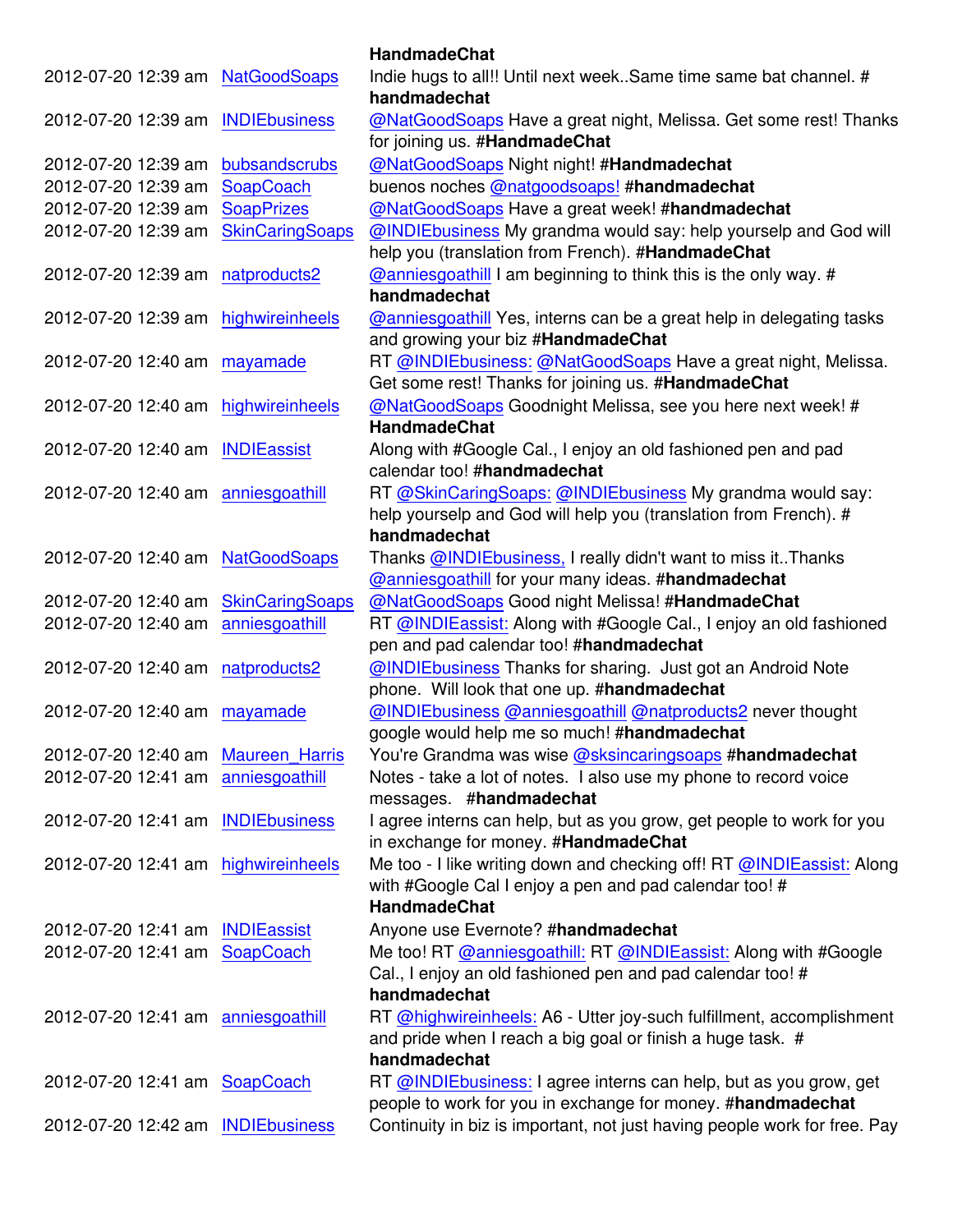|                                     |                        | money, people take your biz more seriously. #HandmadeChat                                                                                         |
|-------------------------------------|------------------------|---------------------------------------------------------------------------------------------------------------------------------------------------|
| 2012-07-20 12:42 am                 | natproducts2           | @anniesgoathill Good idea. Need to use voice. #handmadechat                                                                                       |
| 2012-07-20 12:42 am                 | bubsandscrubs          | Gotta start using #google calendar again. Sounds improved! #<br><b>Handmadechat</b>                                                               |
| 2012-07-20 12:42 am                 | <b>INDIEbusiness</b>   | Yes! Yes! I am an Evernote groupie! --> RT @INDIEassist: Anyone<br>use Evernote? #HandmadeChat                                                    |
| 2012-07-20 12:42 am                 | SoapCoach              | I use OneNote and love it. RT @INDIEassist: Anyone use Evernote?<br>#handmadechat                                                                 |
| 2012-07-20 12:42 am                 | <b>SkinCaringSoaps</b> | @Maureen_Harris Thank you! :) #HandmadeChat                                                                                                       |
| 2012-07-20 12:42 am                 | anniesgoathill         | RT @INDIEassist: Anyone use Evernote? (No, have you?) #<br>handmadechat                                                                           |
| 2012-07-20 12:42 am INDIEassist     |                        | RT @natproducts2: @anniesgoathill Good idea. Need to use voice. #<br>handmadechat                                                                 |
| 2012-07-20 12:42 am                 | highwireinheels        | I LOVE my recording app on my iphone! RT @anniesgoathill: I use<br>my phone to record voice messages. #HandmadeChat                               |
| 2012-07-20 12:43 am                 | bubsandscrubs          | RT @INDIEassist: Anyone use Evernote? //. Yes. I love it for<br>bookmarking and organizing content in the #cloud #Handmadechat                    |
| 2012-07-20 12:43 am SoapCoach       |                        | RT @highwireinheels: I LOVE my recording app on my iphone! RT<br>@anniesgoathill: I use my phone to record voice messages. #                      |
|                                     |                        | handmadechat                                                                                                                                      |
| 2012-07-20 12:43 am                 | <b>INDIEbusiness</b>   | Have not used OneNote, will check. Thanks! --> RT @SoapCoach: I                                                                                   |
|                                     |                        | use OneNote and love it. RT @INDIEassist: Anyone use Evernote? #<br><b>HandmadeChat</b>                                                           |
| 2012-07-20 12:43 am INDIEassist     |                        | @INDIEBusiness has introduced me to it. I look forward to using it!<br>Must be better than a dozen Post-It's hanging all around! #                |
|                                     |                        | handmadechat                                                                                                                                      |
| 2012-07-20 12:43 am natproducts2    |                        | @highwireinheels Just got my android Galaxy Note. It has<br>everything. Haven't tried those apps yet. #handmadechat                               |
| 2012-07-20 12:43 am                 | <b>SkinCaringSoaps</b> | RT @INDIEbusiness: Yes! Yes! I am an Evernote groupie! --> RT<br>@INDIEassist: Anyone use Evernote? #HandmadeChat                                 |
| 2012-07-20 12:44 am                 | highwireinheels        | I have some team members who started as interns and I brought<br>them on board, they are so fabulous! #HandmadeChat                               |
| 2012-07-20 12:44 am natproducts2    |                        | @bubsandscrubs I heard it was good. #handmadechat                                                                                                 |
| 2012-07-20 12:44 am AstridaNaturals |                        | I've never tried google calendar really, I'll have to try it out. #<br><b>HandmadeChat</b>                                                        |
| 2012-07-20 12:44 am                 | highwireinheels        | I want to learn to use it more effectively. RT @anniesgoathill: RT<br>@INDIEassist: Anyone use Evernote? (No, have you?) #<br><b>HandmadeChat</b> |
| 2012-07-20 12:44 am anniesgoathill  |                        | RT @natproducts2: @highwireinheels Just got my android Galaxy<br>Note. It has everything. Havent tried those apps yet. #                          |
|                                     |                        | handmadechat                                                                                                                                      |
| 2012-07-20 12:44 am anniesgoathill  |                        | RT @highwireinheels: I have some team members who started as                                                                                      |
|                                     |                        | interns and I brought them on board, they are so fabulous! #<br>handmadechat                                                                      |
| 2012-07-20 12:44 am                 | natproducts2           | I love OneNote through MS. Great! #handmadechat                                                                                                   |
| 2012-07-20 12:44 am                 | <b>INDIEbusiness</b>   | Yay --> RT @highwireinheels: I have some team members who                                                                                         |
|                                     |                        | started as interns, brought them on board, they are so fabulous! #<br><b>HandmadeChat</b>                                                         |
| 2012-07-20 12:44 am                 | <b>INDIEassist</b>     | RT @bubsandscrubs: RT @INDIEassist: Anyone use Evernote? //.<br>Yes. I love it for bookmarking & organizing content in the #cloud #               |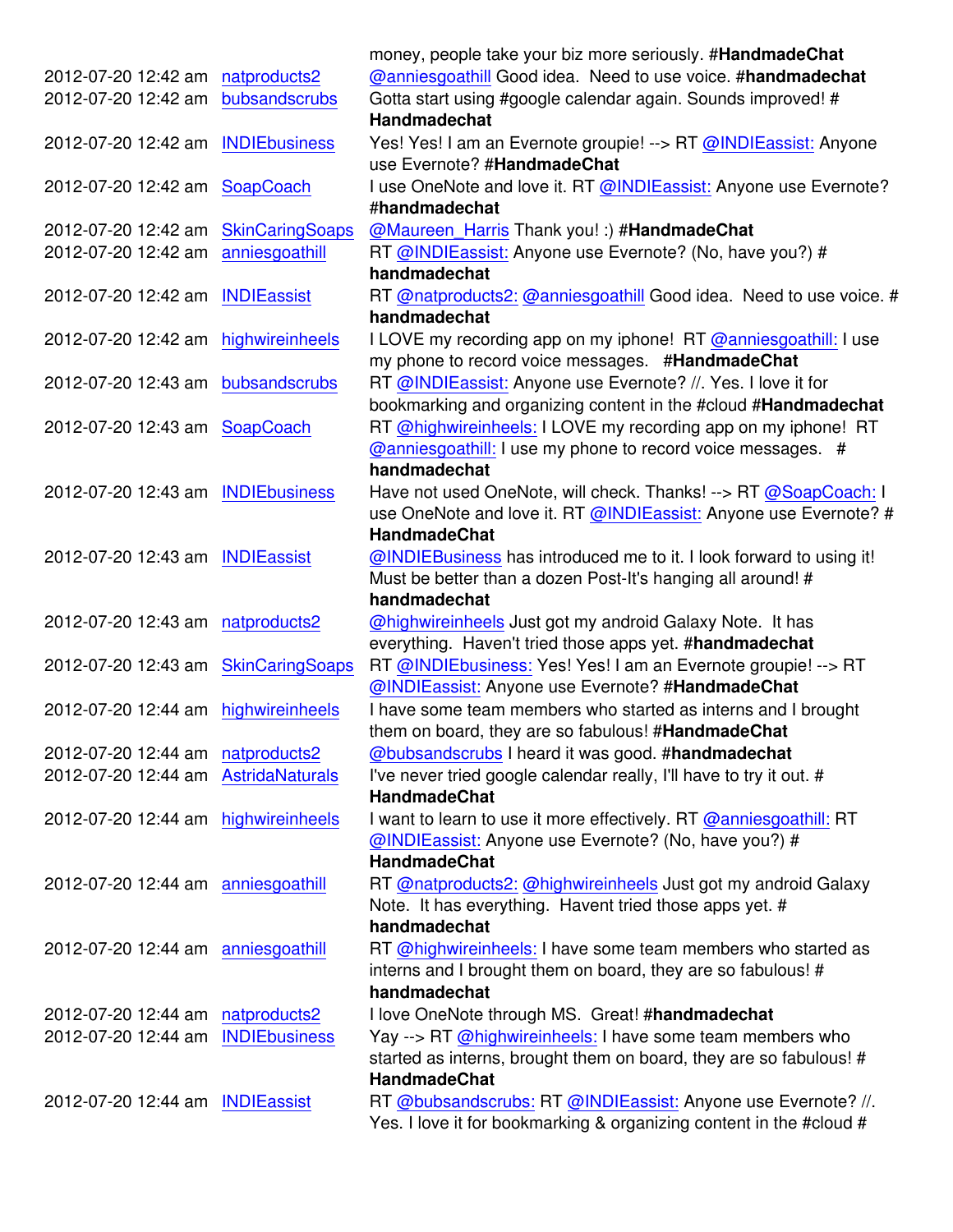| RT @highwireinheels: I have some team members who started as<br>2012-07-20 12:44 am SoapCoach<br>interns and I brought them on board, they are so fabulous! #<br>handmadechat<br>RT @natproducts2: I love OneNote through MS. Great! #<br>2012-07-20 12:45 am SoapCoach<br>handmadechat<br>You'll love it --> RT @AstridaNaturals: Ive never tried google calendar<br>2012-07-20 12:45 am<br><b>INDIEbusiness</b><br>really, Ill have to try it out. #HandmadeChat<br>RT @natproducts2: I love OneNote through MS. Great! #<br>2012-07-20 12:45 am INDIEassist<br>handmadechat<br>2012-07-20 12:45 am<br>natproducts2<br>@SkinCaringSoaps Any links to go to on how to use it? #<br>handmadechat<br>2012-07-20 12:45 am anniesgoathill<br>@highwireinheels - Yes, the recording app on the iPhone! I speak<br>what I am going to write later, record it. #handmadechat<br>@INDIEassist I am still using the post-it All over my desk! Since I<br><b>SkinCaringSoaps</b><br>2012-07-20 12:46 am<br>was a student. Need to find something more modern! #<br><b>HandmadeChat</b><br>2012-07-20 12:46 am highwireinheels<br>@anniesgoathill That's how I've done a lot of our book, did you know<br>that? :-) #HandmadeChat<br>Re: Post-it being everywhere -- I bet that's a funny picture :)<br>2012-07-20 12:46 am INDIEbusiness<br>@SkinCaringSoaps #HandmadeChat<br>RT @anniesgoathill: @highwireinheels Yes, the recording app on<br>2012-07-20 12:47 am<br><b>Maureen Harris</b><br>the iPhone! I speak what I am going to write later, record it. #<br>handmadechat<br><b>INDIEassist</b><br><b>@skincaringsoaps Technology is a wonderful thing! #handmadechat</b><br>2012-07-20 12:47 am<br>@natproducts2 How to use what? #HandmadeChat<br>2012-07-20 12:47 am<br><b>INDIEbusiness</b><br>2012-07-20 12:47 am<br>anniesgoathill<br>@SkinCaringSoaps Yes, me too, I have Post-It-Notes everywhere<br>too. Nearly every room in my house. Write it down, it works! #<br>handmadechat<br>2012-07-20 12:47 am mayamade<br>#handmadechat must check out evernote. sounds useful. thanks<br>everyone<br>2012-07-20 12:47 am SoapCoach<br>It's good for visualization RT @INDIEbusiness: Re: Post-it being<br>everywhere - I bet thats a funny picture :) $@$ SkinCaringSoaps #<br>handmadechat<br>2012-07-20 12:48 am<br><b>Maureen_Harris</b><br>I really need to be more techie #handmadechat<br><b>SkinCaringSoaps</b><br>2012-07-20 12:48 am<br>@natproducts2 I don't know! I just retweeted. I need to look into<br>Google calendar too! #HandmadeChat<br>@highwireinheels You too? I record voice notes for blog posts.<br>2012-07-20 12:48 am<br>anniesgoathill<br>Allows me to "feel it<br>To learn to use Evernote effectively, Get this book - Evernote<br>2012-07-20 12:48 am<br><b>INDIEbusiness</b><br>Essentials http://t.co/mVTtxNOI #HandmadeChat<br>@INDIEbusiness Yes! They are all different colors! :) #<br>2012-07-20 12:49 am<br><b>SkinCaringSoaps</b><br><b>HandmadeChat</b><br>2012-07-20 12:49 am<br><b>Maureen_Harris</b><br>Sounds like I'm missing a lot #handmadechat<br>2012-07-20 12:49 am<br>You'll catch on ;-) RT @Maureen_Harris: I really need to be more<br>SoapCoach<br>techie #handmadechat<br>@SoapCoach @indieassist started using one note while teaching<br>2012-07-20 12:49 am tygerheartsoap<br>high school. Love it. #handmadechat<br>RT @mayamade: #handmadechat must check out evernote. sounds<br>2012-07-20 12:49 am anniesgoathill |  | <b>Handmadechat</b>                                         |
|-----------------------------------------------------------------------------------------------------------------------------------------------------------------------------------------------------------------------------------------------------------------------------------------------------------------------------------------------------------------------------------------------------------------------------------------------------------------------------------------------------------------------------------------------------------------------------------------------------------------------------------------------------------------------------------------------------------------------------------------------------------------------------------------------------------------------------------------------------------------------------------------------------------------------------------------------------------------------------------------------------------------------------------------------------------------------------------------------------------------------------------------------------------------------------------------------------------------------------------------------------------------------------------------------------------------------------------------------------------------------------------------------------------------------------------------------------------------------------------------------------------------------------------------------------------------------------------------------------------------------------------------------------------------------------------------------------------------------------------------------------------------------------------------------------------------------------------------------------------------------------------------------------------------------------------------------------------------------------------------------------------------------------------------------------------------------------------------------------------------------------------------------------------------------------------------------------------------------------------------------------------------------------------------------------------------------------------------------------------------------------------------------------------------------------------------------------------------------------------------------------------------------------------------------------------------------------------------------------------------------------------------------------------------------------------------------------------------------------------------------------------------------------------------------------------------------------------------------------------------------------------------------------------------------------------------------------------------------------------------------------------------------------------------------------------------------------------------------------------------------------------------------------------------------------------------------------------------------------------------------------------------------------------------------------------------------------------------------------------------------------------------------------------------------------------------------------------------------------------------|--|-------------------------------------------------------------|
|                                                                                                                                                                                                                                                                                                                                                                                                                                                                                                                                                                                                                                                                                                                                                                                                                                                                                                                                                                                                                                                                                                                                                                                                                                                                                                                                                                                                                                                                                                                                                                                                                                                                                                                                                                                                                                                                                                                                                                                                                                                                                                                                                                                                                                                                                                                                                                                                                                                                                                                                                                                                                                                                                                                                                                                                                                                                                                                                                                                                                                                                                                                                                                                                                                                                                                                                                                                                                                                                                         |  |                                                             |
|                                                                                                                                                                                                                                                                                                                                                                                                                                                                                                                                                                                                                                                                                                                                                                                                                                                                                                                                                                                                                                                                                                                                                                                                                                                                                                                                                                                                                                                                                                                                                                                                                                                                                                                                                                                                                                                                                                                                                                                                                                                                                                                                                                                                                                                                                                                                                                                                                                                                                                                                                                                                                                                                                                                                                                                                                                                                                                                                                                                                                                                                                                                                                                                                                                                                                                                                                                                                                                                                                         |  |                                                             |
|                                                                                                                                                                                                                                                                                                                                                                                                                                                                                                                                                                                                                                                                                                                                                                                                                                                                                                                                                                                                                                                                                                                                                                                                                                                                                                                                                                                                                                                                                                                                                                                                                                                                                                                                                                                                                                                                                                                                                                                                                                                                                                                                                                                                                                                                                                                                                                                                                                                                                                                                                                                                                                                                                                                                                                                                                                                                                                                                                                                                                                                                                                                                                                                                                                                                                                                                                                                                                                                                                         |  |                                                             |
|                                                                                                                                                                                                                                                                                                                                                                                                                                                                                                                                                                                                                                                                                                                                                                                                                                                                                                                                                                                                                                                                                                                                                                                                                                                                                                                                                                                                                                                                                                                                                                                                                                                                                                                                                                                                                                                                                                                                                                                                                                                                                                                                                                                                                                                                                                                                                                                                                                                                                                                                                                                                                                                                                                                                                                                                                                                                                                                                                                                                                                                                                                                                                                                                                                                                                                                                                                                                                                                                                         |  |                                                             |
|                                                                                                                                                                                                                                                                                                                                                                                                                                                                                                                                                                                                                                                                                                                                                                                                                                                                                                                                                                                                                                                                                                                                                                                                                                                                                                                                                                                                                                                                                                                                                                                                                                                                                                                                                                                                                                                                                                                                                                                                                                                                                                                                                                                                                                                                                                                                                                                                                                                                                                                                                                                                                                                                                                                                                                                                                                                                                                                                                                                                                                                                                                                                                                                                                                                                                                                                                                                                                                                                                         |  |                                                             |
|                                                                                                                                                                                                                                                                                                                                                                                                                                                                                                                                                                                                                                                                                                                                                                                                                                                                                                                                                                                                                                                                                                                                                                                                                                                                                                                                                                                                                                                                                                                                                                                                                                                                                                                                                                                                                                                                                                                                                                                                                                                                                                                                                                                                                                                                                                                                                                                                                                                                                                                                                                                                                                                                                                                                                                                                                                                                                                                                                                                                                                                                                                                                                                                                                                                                                                                                                                                                                                                                                         |  |                                                             |
|                                                                                                                                                                                                                                                                                                                                                                                                                                                                                                                                                                                                                                                                                                                                                                                                                                                                                                                                                                                                                                                                                                                                                                                                                                                                                                                                                                                                                                                                                                                                                                                                                                                                                                                                                                                                                                                                                                                                                                                                                                                                                                                                                                                                                                                                                                                                                                                                                                                                                                                                                                                                                                                                                                                                                                                                                                                                                                                                                                                                                                                                                                                                                                                                                                                                                                                                                                                                                                                                                         |  |                                                             |
|                                                                                                                                                                                                                                                                                                                                                                                                                                                                                                                                                                                                                                                                                                                                                                                                                                                                                                                                                                                                                                                                                                                                                                                                                                                                                                                                                                                                                                                                                                                                                                                                                                                                                                                                                                                                                                                                                                                                                                                                                                                                                                                                                                                                                                                                                                                                                                                                                                                                                                                                                                                                                                                                                                                                                                                                                                                                                                                                                                                                                                                                                                                                                                                                                                                                                                                                                                                                                                                                                         |  |                                                             |
|                                                                                                                                                                                                                                                                                                                                                                                                                                                                                                                                                                                                                                                                                                                                                                                                                                                                                                                                                                                                                                                                                                                                                                                                                                                                                                                                                                                                                                                                                                                                                                                                                                                                                                                                                                                                                                                                                                                                                                                                                                                                                                                                                                                                                                                                                                                                                                                                                                                                                                                                                                                                                                                                                                                                                                                                                                                                                                                                                                                                                                                                                                                                                                                                                                                                                                                                                                                                                                                                                         |  |                                                             |
|                                                                                                                                                                                                                                                                                                                                                                                                                                                                                                                                                                                                                                                                                                                                                                                                                                                                                                                                                                                                                                                                                                                                                                                                                                                                                                                                                                                                                                                                                                                                                                                                                                                                                                                                                                                                                                                                                                                                                                                                                                                                                                                                                                                                                                                                                                                                                                                                                                                                                                                                                                                                                                                                                                                                                                                                                                                                                                                                                                                                                                                                                                                                                                                                                                                                                                                                                                                                                                                                                         |  |                                                             |
|                                                                                                                                                                                                                                                                                                                                                                                                                                                                                                                                                                                                                                                                                                                                                                                                                                                                                                                                                                                                                                                                                                                                                                                                                                                                                                                                                                                                                                                                                                                                                                                                                                                                                                                                                                                                                                                                                                                                                                                                                                                                                                                                                                                                                                                                                                                                                                                                                                                                                                                                                                                                                                                                                                                                                                                                                                                                                                                                                                                                                                                                                                                                                                                                                                                                                                                                                                                                                                                                                         |  |                                                             |
|                                                                                                                                                                                                                                                                                                                                                                                                                                                                                                                                                                                                                                                                                                                                                                                                                                                                                                                                                                                                                                                                                                                                                                                                                                                                                                                                                                                                                                                                                                                                                                                                                                                                                                                                                                                                                                                                                                                                                                                                                                                                                                                                                                                                                                                                                                                                                                                                                                                                                                                                                                                                                                                                                                                                                                                                                                                                                                                                                                                                                                                                                                                                                                                                                                                                                                                                                                                                                                                                                         |  |                                                             |
|                                                                                                                                                                                                                                                                                                                                                                                                                                                                                                                                                                                                                                                                                                                                                                                                                                                                                                                                                                                                                                                                                                                                                                                                                                                                                                                                                                                                                                                                                                                                                                                                                                                                                                                                                                                                                                                                                                                                                                                                                                                                                                                                                                                                                                                                                                                                                                                                                                                                                                                                                                                                                                                                                                                                                                                                                                                                                                                                                                                                                                                                                                                                                                                                                                                                                                                                                                                                                                                                                         |  |                                                             |
|                                                                                                                                                                                                                                                                                                                                                                                                                                                                                                                                                                                                                                                                                                                                                                                                                                                                                                                                                                                                                                                                                                                                                                                                                                                                                                                                                                                                                                                                                                                                                                                                                                                                                                                                                                                                                                                                                                                                                                                                                                                                                                                                                                                                                                                                                                                                                                                                                                                                                                                                                                                                                                                                                                                                                                                                                                                                                                                                                                                                                                                                                                                                                                                                                                                                                                                                                                                                                                                                                         |  |                                                             |
|                                                                                                                                                                                                                                                                                                                                                                                                                                                                                                                                                                                                                                                                                                                                                                                                                                                                                                                                                                                                                                                                                                                                                                                                                                                                                                                                                                                                                                                                                                                                                                                                                                                                                                                                                                                                                                                                                                                                                                                                                                                                                                                                                                                                                                                                                                                                                                                                                                                                                                                                                                                                                                                                                                                                                                                                                                                                                                                                                                                                                                                                                                                                                                                                                                                                                                                                                                                                                                                                                         |  |                                                             |
|                                                                                                                                                                                                                                                                                                                                                                                                                                                                                                                                                                                                                                                                                                                                                                                                                                                                                                                                                                                                                                                                                                                                                                                                                                                                                                                                                                                                                                                                                                                                                                                                                                                                                                                                                                                                                                                                                                                                                                                                                                                                                                                                                                                                                                                                                                                                                                                                                                                                                                                                                                                                                                                                                                                                                                                                                                                                                                                                                                                                                                                                                                                                                                                                                                                                                                                                                                                                                                                                                         |  |                                                             |
|                                                                                                                                                                                                                                                                                                                                                                                                                                                                                                                                                                                                                                                                                                                                                                                                                                                                                                                                                                                                                                                                                                                                                                                                                                                                                                                                                                                                                                                                                                                                                                                                                                                                                                                                                                                                                                                                                                                                                                                                                                                                                                                                                                                                                                                                                                                                                                                                                                                                                                                                                                                                                                                                                                                                                                                                                                                                                                                                                                                                                                                                                                                                                                                                                                                                                                                                                                                                                                                                                         |  |                                                             |
|                                                                                                                                                                                                                                                                                                                                                                                                                                                                                                                                                                                                                                                                                                                                                                                                                                                                                                                                                                                                                                                                                                                                                                                                                                                                                                                                                                                                                                                                                                                                                                                                                                                                                                                                                                                                                                                                                                                                                                                                                                                                                                                                                                                                                                                                                                                                                                                                                                                                                                                                                                                                                                                                                                                                                                                                                                                                                                                                                                                                                                                                                                                                                                                                                                                                                                                                                                                                                                                                                         |  |                                                             |
|                                                                                                                                                                                                                                                                                                                                                                                                                                                                                                                                                                                                                                                                                                                                                                                                                                                                                                                                                                                                                                                                                                                                                                                                                                                                                                                                                                                                                                                                                                                                                                                                                                                                                                                                                                                                                                                                                                                                                                                                                                                                                                                                                                                                                                                                                                                                                                                                                                                                                                                                                                                                                                                                                                                                                                                                                                                                                                                                                                                                                                                                                                                                                                                                                                                                                                                                                                                                                                                                                         |  |                                                             |
|                                                                                                                                                                                                                                                                                                                                                                                                                                                                                                                                                                                                                                                                                                                                                                                                                                                                                                                                                                                                                                                                                                                                                                                                                                                                                                                                                                                                                                                                                                                                                                                                                                                                                                                                                                                                                                                                                                                                                                                                                                                                                                                                                                                                                                                                                                                                                                                                                                                                                                                                                                                                                                                                                                                                                                                                                                                                                                                                                                                                                                                                                                                                                                                                                                                                                                                                                                                                                                                                                         |  |                                                             |
|                                                                                                                                                                                                                                                                                                                                                                                                                                                                                                                                                                                                                                                                                                                                                                                                                                                                                                                                                                                                                                                                                                                                                                                                                                                                                                                                                                                                                                                                                                                                                                                                                                                                                                                                                                                                                                                                                                                                                                                                                                                                                                                                                                                                                                                                                                                                                                                                                                                                                                                                                                                                                                                                                                                                                                                                                                                                                                                                                                                                                                                                                                                                                                                                                                                                                                                                                                                                                                                                                         |  |                                                             |
|                                                                                                                                                                                                                                                                                                                                                                                                                                                                                                                                                                                                                                                                                                                                                                                                                                                                                                                                                                                                                                                                                                                                                                                                                                                                                                                                                                                                                                                                                                                                                                                                                                                                                                                                                                                                                                                                                                                                                                                                                                                                                                                                                                                                                                                                                                                                                                                                                                                                                                                                                                                                                                                                                                                                                                                                                                                                                                                                                                                                                                                                                                                                                                                                                                                                                                                                                                                                                                                                                         |  |                                                             |
|                                                                                                                                                                                                                                                                                                                                                                                                                                                                                                                                                                                                                                                                                                                                                                                                                                                                                                                                                                                                                                                                                                                                                                                                                                                                                                                                                                                                                                                                                                                                                                                                                                                                                                                                                                                                                                                                                                                                                                                                                                                                                                                                                                                                                                                                                                                                                                                                                                                                                                                                                                                                                                                                                                                                                                                                                                                                                                                                                                                                                                                                                                                                                                                                                                                                                                                                                                                                                                                                                         |  |                                                             |
|                                                                                                                                                                                                                                                                                                                                                                                                                                                                                                                                                                                                                                                                                                                                                                                                                                                                                                                                                                                                                                                                                                                                                                                                                                                                                                                                                                                                                                                                                                                                                                                                                                                                                                                                                                                                                                                                                                                                                                                                                                                                                                                                                                                                                                                                                                                                                                                                                                                                                                                                                                                                                                                                                                                                                                                                                                                                                                                                                                                                                                                                                                                                                                                                                                                                                                                                                                                                                                                                                         |  |                                                             |
|                                                                                                                                                                                                                                                                                                                                                                                                                                                                                                                                                                                                                                                                                                                                                                                                                                                                                                                                                                                                                                                                                                                                                                                                                                                                                                                                                                                                                                                                                                                                                                                                                                                                                                                                                                                                                                                                                                                                                                                                                                                                                                                                                                                                                                                                                                                                                                                                                                                                                                                                                                                                                                                                                                                                                                                                                                                                                                                                                                                                                                                                                                                                                                                                                                                                                                                                                                                                                                                                                         |  |                                                             |
|                                                                                                                                                                                                                                                                                                                                                                                                                                                                                                                                                                                                                                                                                                                                                                                                                                                                                                                                                                                                                                                                                                                                                                                                                                                                                                                                                                                                                                                                                                                                                                                                                                                                                                                                                                                                                                                                                                                                                                                                                                                                                                                                                                                                                                                                                                                                                                                                                                                                                                                                                                                                                                                                                                                                                                                                                                                                                                                                                                                                                                                                                                                                                                                                                                                                                                                                                                                                                                                                                         |  |                                                             |
|                                                                                                                                                                                                                                                                                                                                                                                                                                                                                                                                                                                                                                                                                                                                                                                                                                                                                                                                                                                                                                                                                                                                                                                                                                                                                                                                                                                                                                                                                                                                                                                                                                                                                                                                                                                                                                                                                                                                                                                                                                                                                                                                                                                                                                                                                                                                                                                                                                                                                                                                                                                                                                                                                                                                                                                                                                                                                                                                                                                                                                                                                                                                                                                                                                                                                                                                                                                                                                                                                         |  |                                                             |
|                                                                                                                                                                                                                                                                                                                                                                                                                                                                                                                                                                                                                                                                                                                                                                                                                                                                                                                                                                                                                                                                                                                                                                                                                                                                                                                                                                                                                                                                                                                                                                                                                                                                                                                                                                                                                                                                                                                                                                                                                                                                                                                                                                                                                                                                                                                                                                                                                                                                                                                                                                                                                                                                                                                                                                                                                                                                                                                                                                                                                                                                                                                                                                                                                                                                                                                                                                                                                                                                                         |  |                                                             |
|                                                                                                                                                                                                                                                                                                                                                                                                                                                                                                                                                                                                                                                                                                                                                                                                                                                                                                                                                                                                                                                                                                                                                                                                                                                                                                                                                                                                                                                                                                                                                                                                                                                                                                                                                                                                                                                                                                                                                                                                                                                                                                                                                                                                                                                                                                                                                                                                                                                                                                                                                                                                                                                                                                                                                                                                                                                                                                                                                                                                                                                                                                                                                                                                                                                                                                                                                                                                                                                                                         |  |                                                             |
|                                                                                                                                                                                                                                                                                                                                                                                                                                                                                                                                                                                                                                                                                                                                                                                                                                                                                                                                                                                                                                                                                                                                                                                                                                                                                                                                                                                                                                                                                                                                                                                                                                                                                                                                                                                                                                                                                                                                                                                                                                                                                                                                                                                                                                                                                                                                                                                                                                                                                                                                                                                                                                                                                                                                                                                                                                                                                                                                                                                                                                                                                                                                                                                                                                                                                                                                                                                                                                                                                         |  |                                                             |
|                                                                                                                                                                                                                                                                                                                                                                                                                                                                                                                                                                                                                                                                                                                                                                                                                                                                                                                                                                                                                                                                                                                                                                                                                                                                                                                                                                                                                                                                                                                                                                                                                                                                                                                                                                                                                                                                                                                                                                                                                                                                                                                                                                                                                                                                                                                                                                                                                                                                                                                                                                                                                                                                                                                                                                                                                                                                                                                                                                                                                                                                                                                                                                                                                                                                                                                                                                                                                                                                                         |  |                                                             |
|                                                                                                                                                                                                                                                                                                                                                                                                                                                                                                                                                                                                                                                                                                                                                                                                                                                                                                                                                                                                                                                                                                                                                                                                                                                                                                                                                                                                                                                                                                                                                                                                                                                                                                                                                                                                                                                                                                                                                                                                                                                                                                                                                                                                                                                                                                                                                                                                                                                                                                                                                                                                                                                                                                                                                                                                                                                                                                                                                                                                                                                                                                                                                                                                                                                                                                                                                                                                                                                                                         |  |                                                             |
|                                                                                                                                                                                                                                                                                                                                                                                                                                                                                                                                                                                                                                                                                                                                                                                                                                                                                                                                                                                                                                                                                                                                                                                                                                                                                                                                                                                                                                                                                                                                                                                                                                                                                                                                                                                                                                                                                                                                                                                                                                                                                                                                                                                                                                                                                                                                                                                                                                                                                                                                                                                                                                                                                                                                                                                                                                                                                                                                                                                                                                                                                                                                                                                                                                                                                                                                                                                                                                                                                         |  |                                                             |
|                                                                                                                                                                                                                                                                                                                                                                                                                                                                                                                                                                                                                                                                                                                                                                                                                                                                                                                                                                                                                                                                                                                                                                                                                                                                                                                                                                                                                                                                                                                                                                                                                                                                                                                                                                                                                                                                                                                                                                                                                                                                                                                                                                                                                                                                                                                                                                                                                                                                                                                                                                                                                                                                                                                                                                                                                                                                                                                                                                                                                                                                                                                                                                                                                                                                                                                                                                                                                                                                                         |  |                                                             |
|                                                                                                                                                                                                                                                                                                                                                                                                                                                                                                                                                                                                                                                                                                                                                                                                                                                                                                                                                                                                                                                                                                                                                                                                                                                                                                                                                                                                                                                                                                                                                                                                                                                                                                                                                                                                                                                                                                                                                                                                                                                                                                                                                                                                                                                                                                                                                                                                                                                                                                                                                                                                                                                                                                                                                                                                                                                                                                                                                                                                                                                                                                                                                                                                                                                                                                                                                                                                                                                                                         |  |                                                             |
|                                                                                                                                                                                                                                                                                                                                                                                                                                                                                                                                                                                                                                                                                                                                                                                                                                                                                                                                                                                                                                                                                                                                                                                                                                                                                                                                                                                                                                                                                                                                                                                                                                                                                                                                                                                                                                                                                                                                                                                                                                                                                                                                                                                                                                                                                                                                                                                                                                                                                                                                                                                                                                                                                                                                                                                                                                                                                                                                                                                                                                                                                                                                                                                                                                                                                                                                                                                                                                                                                         |  |                                                             |
|                                                                                                                                                                                                                                                                                                                                                                                                                                                                                                                                                                                                                                                                                                                                                                                                                                                                                                                                                                                                                                                                                                                                                                                                                                                                                                                                                                                                                                                                                                                                                                                                                                                                                                                                                                                                                                                                                                                                                                                                                                                                                                                                                                                                                                                                                                                                                                                                                                                                                                                                                                                                                                                                                                                                                                                                                                                                                                                                                                                                                                                                                                                                                                                                                                                                                                                                                                                                                                                                                         |  |                                                             |
|                                                                                                                                                                                                                                                                                                                                                                                                                                                                                                                                                                                                                                                                                                                                                                                                                                                                                                                                                                                                                                                                                                                                                                                                                                                                                                                                                                                                                                                                                                                                                                                                                                                                                                                                                                                                                                                                                                                                                                                                                                                                                                                                                                                                                                                                                                                                                                                                                                                                                                                                                                                                                                                                                                                                                                                                                                                                                                                                                                                                                                                                                                                                                                                                                                                                                                                                                                                                                                                                                         |  |                                                             |
|                                                                                                                                                                                                                                                                                                                                                                                                                                                                                                                                                                                                                                                                                                                                                                                                                                                                                                                                                                                                                                                                                                                                                                                                                                                                                                                                                                                                                                                                                                                                                                                                                                                                                                                                                                                                                                                                                                                                                                                                                                                                                                                                                                                                                                                                                                                                                                                                                                                                                                                                                                                                                                                                                                                                                                                                                                                                                                                                                                                                                                                                                                                                                                                                                                                                                                                                                                                                                                                                                         |  |                                                             |
|                                                                                                                                                                                                                                                                                                                                                                                                                                                                                                                                                                                                                                                                                                                                                                                                                                                                                                                                                                                                                                                                                                                                                                                                                                                                                                                                                                                                                                                                                                                                                                                                                                                                                                                                                                                                                                                                                                                                                                                                                                                                                                                                                                                                                                                                                                                                                                                                                                                                                                                                                                                                                                                                                                                                                                                                                                                                                                                                                                                                                                                                                                                                                                                                                                                                                                                                                                                                                                                                                         |  |                                                             |
|                                                                                                                                                                                                                                                                                                                                                                                                                                                                                                                                                                                                                                                                                                                                                                                                                                                                                                                                                                                                                                                                                                                                                                                                                                                                                                                                                                                                                                                                                                                                                                                                                                                                                                                                                                                                                                                                                                                                                                                                                                                                                                                                                                                                                                                                                                                                                                                                                                                                                                                                                                                                                                                                                                                                                                                                                                                                                                                                                                                                                                                                                                                                                                                                                                                                                                                                                                                                                                                                                         |  |                                                             |
|                                                                                                                                                                                                                                                                                                                                                                                                                                                                                                                                                                                                                                                                                                                                                                                                                                                                                                                                                                                                                                                                                                                                                                                                                                                                                                                                                                                                                                                                                                                                                                                                                                                                                                                                                                                                                                                                                                                                                                                                                                                                                                                                                                                                                                                                                                                                                                                                                                                                                                                                                                                                                                                                                                                                                                                                                                                                                                                                                                                                                                                                                                                                                                                                                                                                                                                                                                                                                                                                                         |  |                                                             |
|                                                                                                                                                                                                                                                                                                                                                                                                                                                                                                                                                                                                                                                                                                                                                                                                                                                                                                                                                                                                                                                                                                                                                                                                                                                                                                                                                                                                                                                                                                                                                                                                                                                                                                                                                                                                                                                                                                                                                                                                                                                                                                                                                                                                                                                                                                                                                                                                                                                                                                                                                                                                                                                                                                                                                                                                                                                                                                                                                                                                                                                                                                                                                                                                                                                                                                                                                                                                                                                                                         |  |                                                             |
|                                                                                                                                                                                                                                                                                                                                                                                                                                                                                                                                                                                                                                                                                                                                                                                                                                                                                                                                                                                                                                                                                                                                                                                                                                                                                                                                                                                                                                                                                                                                                                                                                                                                                                                                                                                                                                                                                                                                                                                                                                                                                                                                                                                                                                                                                                                                                                                                                                                                                                                                                                                                                                                                                                                                                                                                                                                                                                                                                                                                                                                                                                                                                                                                                                                                                                                                                                                                                                                                                         |  |                                                             |
|                                                                                                                                                                                                                                                                                                                                                                                                                                                                                                                                                                                                                                                                                                                                                                                                                                                                                                                                                                                                                                                                                                                                                                                                                                                                                                                                                                                                                                                                                                                                                                                                                                                                                                                                                                                                                                                                                                                                                                                                                                                                                                                                                                                                                                                                                                                                                                                                                                                                                                                                                                                                                                                                                                                                                                                                                                                                                                                                                                                                                                                                                                                                                                                                                                                                                                                                                                                                                                                                                         |  |                                                             |
|                                                                                                                                                                                                                                                                                                                                                                                                                                                                                                                                                                                                                                                                                                                                                                                                                                                                                                                                                                                                                                                                                                                                                                                                                                                                                                                                                                                                                                                                                                                                                                                                                                                                                                                                                                                                                                                                                                                                                                                                                                                                                                                                                                                                                                                                                                                                                                                                                                                                                                                                                                                                                                                                                                                                                                                                                                                                                                                                                                                                                                                                                                                                                                                                                                                                                                                                                                                                                                                                                         |  |                                                             |
|                                                                                                                                                                                                                                                                                                                                                                                                                                                                                                                                                                                                                                                                                                                                                                                                                                                                                                                                                                                                                                                                                                                                                                                                                                                                                                                                                                                                                                                                                                                                                                                                                                                                                                                                                                                                                                                                                                                                                                                                                                                                                                                                                                                                                                                                                                                                                                                                                                                                                                                                                                                                                                                                                                                                                                                                                                                                                                                                                                                                                                                                                                                                                                                                                                                                                                                                                                                                                                                                                         |  |                                                             |
|                                                                                                                                                                                                                                                                                                                                                                                                                                                                                                                                                                                                                                                                                                                                                                                                                                                                                                                                                                                                                                                                                                                                                                                                                                                                                                                                                                                                                                                                                                                                                                                                                                                                                                                                                                                                                                                                                                                                                                                                                                                                                                                                                                                                                                                                                                                                                                                                                                                                                                                                                                                                                                                                                                                                                                                                                                                                                                                                                                                                                                                                                                                                                                                                                                                                                                                                                                                                                                                                                         |  |                                                             |
|                                                                                                                                                                                                                                                                                                                                                                                                                                                                                                                                                                                                                                                                                                                                                                                                                                                                                                                                                                                                                                                                                                                                                                                                                                                                                                                                                                                                                                                                                                                                                                                                                                                                                                                                                                                                                                                                                                                                                                                                                                                                                                                                                                                                                                                                                                                                                                                                                                                                                                                                                                                                                                                                                                                                                                                                                                                                                                                                                                                                                                                                                                                                                                                                                                                                                                                                                                                                                                                                                         |  |                                                             |
|                                                                                                                                                                                                                                                                                                                                                                                                                                                                                                                                                                                                                                                                                                                                                                                                                                                                                                                                                                                                                                                                                                                                                                                                                                                                                                                                                                                                                                                                                                                                                                                                                                                                                                                                                                                                                                                                                                                                                                                                                                                                                                                                                                                                                                                                                                                                                                                                                                                                                                                                                                                                                                                                                                                                                                                                                                                                                                                                                                                                                                                                                                                                                                                                                                                                                                                                                                                                                                                                                         |  | useful. thanks everyone (I will be checking into it too.) # |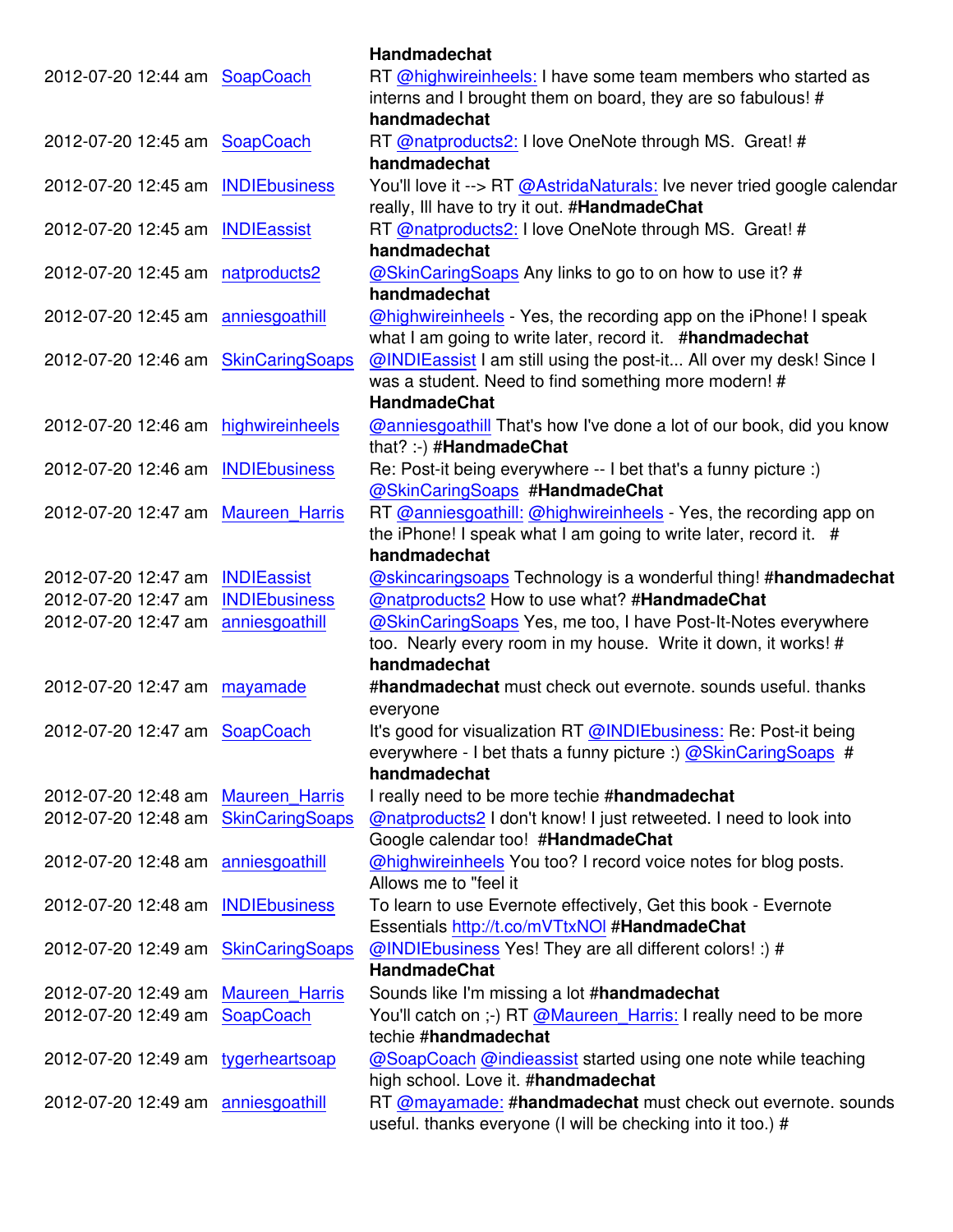|                                   |                        | handmadechat                                                                                   |
|-----------------------------------|------------------------|------------------------------------------------------------------------------------------------|
| 2012-07-20 12:49 am INDIEassist   |                        | RT @indiebusiness: To learn to use Evernote effectively, Get this                              |
|                                   |                        | book - Evernote Essentials http://t.co/z8IYx3BP #HandmadeChat                                  |
| 2012-07-20 12:49 am               | anniesgoathill         | RT @Maureen_Harris: Sounds like Im missing a lot (We learn from                                |
|                                   |                        | each other - the gem of a chat!) #handmadechat                                                 |
| 2012-07-20 12:49 am               | SoapCoach              | I love it too RT @tygerheartsoap: @SoapCoach @indieassist started                              |
|                                   |                        | using one note while teaching high school. Love it. #handmadechat                              |
| 2012-07-20 12:50 am               | <b>SkinCaringSoaps</b> | @anniesgoathill I feel better now. Thank you! #HandmadeChat                                    |
| 2012-07-20 12:50 am               | bubsandscrubs          | I also have mini notebooks I keep with me at all times to jot ideas for                        |
|                                   |                        | follow up. #Handmadechat                                                                       |
| 2012-07-20 12:50 am               | natproducts2           | @tygerheartsoap I have all my recipes divided up by pages, business                            |
|                                   |                        | resources, etc different sections. Love it. #handmadechat                                      |
| 2012-07-20 12:50 am               | highwireinheels        | RT @anniesgoathill: RT @Maureen_Harris: Sounds like Im missing a                               |
|                                   |                        | lot (We learn from each other - the gem of a chat!) #HandmadeChat                              |
| 2012-07-20 12:50 am               | anniesgoathill         | RT @bubsandscrubs: I also have mini notebooks I keep with me at all                            |
|                                   |                        | times to jot ideas for follow up. #handmadechat                                                |
| 2012-07-20 12:50 am               | mayamade               | @INDIEassist @indiebusiness #handmadechat thanks so much!                                      |
| 2012-07-20 12:51 am               | anniesgoathill         | RT @tygerheartsoap: @SoapCoach @indieassist started using one                                  |
|                                   |                        | note while teaching high school. Love it. #handmadechat                                        |
| 2012-07-20 12:51 am               | natproducts2           | @INDIEassist Thank you. Is there a transcription of this chat? I                               |
|                                   |                        | would like to catch what I missed earlier, #handmadechat                                       |
| 2012-07-20 12:51 am               | highwireinheels        | I do too in diaper bag/purse RT @bubsandscrubs: I also have mini                               |
|                                   |                        | notebooks to jot ideas for follow up. #HandmadeChat                                            |
| 2012-07-20 12:51 am               | anniesgoathill         | This is such a super discussion! We'll post the final question in a                            |
|                                   |                        | minute or two. #handmadechat                                                                   |
| 2012-07-20 12:51 am               | <b>INDIEbusiness</b>   | I just want to thank everyone for all the great tips you are sharing<br>tonight! #HandmadeChat |
| 2012-07-20 12:51 am               | mayamade               | <b>@anniesgoathill @bubsandscrubs me too! #handmadechat</b>                                    |
| 2012-07-20 12:51 am               | bethschillaci          | @bubsandscrubs I'm a huge notebook fan. It helps me to be able to                              |
|                                   |                        | sketch out my thoughts. #Handmadechat                                                          |
| 2012-07-20 12:52 am               | SoapCoach              | For when inspiration hits RT @bubsandscrubs: I also have mini                                  |
|                                   |                        | notebooks I keep w/me at all times to jot ideas for follow up. #                               |
|                                   |                        | handmadechat                                                                                   |
| 2012-07-20 12:52 am               | highwireinheels        | RT @INDIEbusiness: I just want to thank everyone for all the great                             |
|                                   |                        | tips you are sharing tonight! #HandmadeChat                                                    |
| 2012-07-20 12:52 am               | <b>INDIEassist</b>     | RT @mayamade: @INDIEassist @INDIEbusiness #handmadechat                                        |
|                                   |                        | thanks so much! < You are welcome! Make sure you join us again!                                |
| 2012-07-20 12:52 am               | <b>Maureen Harris</b>  | RT @anniesgoathill: This is such a super discussion! We'll post the                            |
|                                   |                        | final question in a minute or two. #handmadechat                                               |
| 2012-07-20 12:52 am INDIEbusiness |                        | @natproducts2 I get a transcript after each chat. I will blog tomorrow,                        |
|                                   |                        | along with our #HandmadeChat Team. #HandmadeChat                                               |
| 2012-07-20 12:52 am               | mayamade               | @natproducts2 @tygerheartsoap that is a good idea. sections for                                |
|                                   |                        | herbs, recipes, etc. thanks! #handmadechat                                                     |
| 2012-07-20 12:52 am               | SoapCoach              | They were great! RT @INDIEbusiness: I just want to thank everyone                              |
|                                   |                        | for all the great tips you are sharing tonight! #handmadechat                                  |
| 2012-07-20 12:52 am INDIEassist   |                        | RT @indiebusiness: I just want to thank everyone for all the great tips                        |
|                                   |                        | you are sharing tonight! #HandmadeChat                                                         |
| 2012-07-20 12:52 am               | <b>AstridaNaturals</b> | #HandmadeChat Lot's of helpful info here!                                                      |
| 2012-07-20 12:52 am               | anniesgoathill         | RT @bethschillaci: @bubsandscrubs Im a huge notebook fan. It helps                             |
|                                   |                        | me to be able to sketch out my thoughts. (paper notebook?) #                                   |
|                                   |                        |                                                                                                |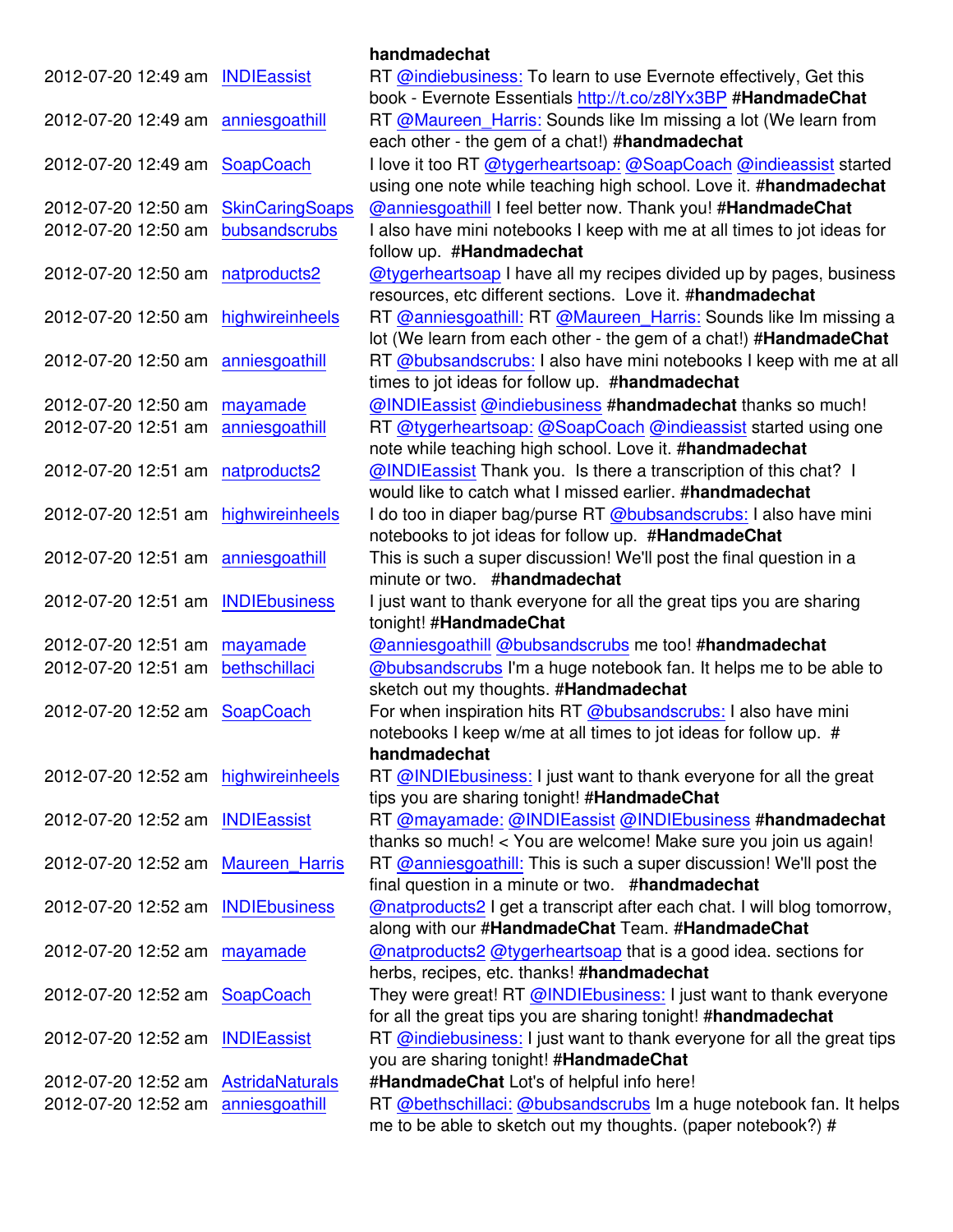|                                      |                       | handmadechat                                                                                                  |
|--------------------------------------|-----------------------|---------------------------------------------------------------------------------------------------------------|
| 2012-07-20 12:52 am INDIEbusiness    |                       | RT @bethschillaci: @bubsandscrubs Im a huge notebook fan. It helps                                            |
|                                      |                       | me to be able to sketch out my thoughts. #HandmadeChat                                                        |
| 2012-07-20 12:52 am anniesgoathill   |                       | RT @highwireinheels: RT @INDIEbusiness: I just want to thank                                                  |
|                                      |                       | everyone for all the great tips you are sharing tonight! #<br>handmadechat                                    |
| 2012-07-20 12:52 am natproducts2     |                       | I'm in Barnes and Nobles. Hate to go. Have dial up at home lol                                                |
|                                      |                       | Hope to chat again soon. #handmadechat                                                                        |
| 2012-07-20 12:52 am                  | <b>INDIEbusiness</b>  | RT @Maureen_Harris: RT @anniesgoathill: This is such a super                                                  |
|                                      |                       | discussion! Well post the final question in a minute or two. #                                                |
|                                      |                       | <b>HandmadeChat</b>                                                                                           |
| 2012-07-20 12:53 am anniesgoathill   |                       | Q7 WHAT THINGS HAVE WE NOT DISCUSSED THAT YOU DO TO                                                           |
|                                      |                       | KEEP YOUR FOCUS AND ACCOMPLISH YOUR GOALS? #                                                                  |
|                                      |                       | handmadechat                                                                                                  |
| 2012-07-20 12:53 am                  | <b>INDIEbusiness</b>  | RT @anniesgoathill: Q7 WHAT THINGS HAVE WE NOT                                                                |
|                                      |                       | DISCUSSED THAT YOU DO TO KEEP YOUR FOCUS AND                                                                  |
|                                      |                       | ACCOMPLISH YOUR GOALS? #HandmadeChat                                                                          |
| 2012-07-20 12:53 am                  | <b>Maureen Harris</b> | Excellent discussion fellow Indies thank you all #handmadechat                                                |
| 2012-07-20 12:53 am                  | HandmadeChat          | RT @anniesgoathill: Q7 WHAT THINGS HAVE WE NOT                                                                |
|                                      |                       | DISCUSSED THAT YOU DO TO KEEP YOUR FOCUS AND<br>ACCOMPLISH YOUR GOALS? #handmadechat                          |
|                                      |                       | At home I have a 5-subject notebook and a mini book in my purse #                                             |
| 2012-07-20 12:53 am donnaderosa      |                       | handmadechat                                                                                                  |
| 2012-07-20 12:53 am natproducts2     |                       | <b>@mayamade Yep.</b> Can illustrate, highlight just as if real thing. Even                                   |
|                                      |                       | videos. #handmadechat                                                                                         |
| 2012-07-20 12:53 am Astrida Naturals |                       | @bethschillaci I'm a huge notebook fan. It helps me to be able to                                             |
|                                      |                       | sketch out my thoughts. #Handmadechat (I like this!)                                                          |
| 2012-07-20 12:53 am SoapCoach        |                       | RT @anniesgoathill: Q7 WHAT THINGS HAVE WE NOT                                                                |
|                                      |                       | DISCUSSED THAT YOU DO TO KEEP YOUR FOCUS AND                                                                  |
|                                      |                       | ACCOMPLISH YOUR GOALS? #handmadechat                                                                          |
| 2012-07-20 12:53 am INDIEassist      |                       | RT @maureen_harris: Excellent discussion fellow Indies thank you all                                          |
|                                      |                       | #handmadechat                                                                                                 |
| 2012-07-20 12:54 am anniesgoathill   |                       | natproducts2 Thank you for joining us - loved our discussion. Hope to<br>see you next Thursday! #handmadechat |
| 2012-07-20 12:54 am INDIEassist      |                       | RT @anniesgoathill: Q7 WHAT THINGS HAVE WE NOT                                                                |
|                                      |                       | DISCUSSED THAT YOU DO TO KEEP YOUR FOCUS AND                                                                  |
|                                      |                       | ACCOMPLISH YOUR GOALS? #handmadechat                                                                          |
| 2012-07-20 12:54 am anniesgoathill   |                       | RT @donnaderosa: At home I have a 5-subject notebook and a mini                                               |
|                                      |                       | book in my purse #handmadechat                                                                                |
| 2012-07-20 12:54 am INDIEbusiness    |                       | A7 MasterMinding -- I had a marathon MM yesterday. A great way to                                             |
|                                      |                       | re-focus, be accountable, and learn ways to be successful. #                                                  |
|                                      |                       | <b>HandmadeChat</b>                                                                                           |
| 2012-07-20 12:55 am donnaderosa      |                       | A7 At the risk of sounding new-agey, I meditate to clarify my thoughts                                        |
|                                      |                       | and ideas #handmadechat                                                                                       |
| 2012-07-20 12:55 am anniesgoathill   |                       | @natproducts2 Thank you for joining us - loved our discussion. Hope                                           |
|                                      |                       | to see you next Thursday! #handmadechat                                                                       |
| 2012-07-20 12:55 am natproducts2     |                       | @INDIEbusiness Thank you!! Kept the babies up late to catch this.                                             |
|                                      |                       | Take care all. Have a prosperous week. #handmadechat                                                          |
| 2012-07-20 12:55 am Astrida Naturals |                       | A7. Schedule some personal time to decompress to stay productive.<br>Avoid burnout #HandmadeChat              |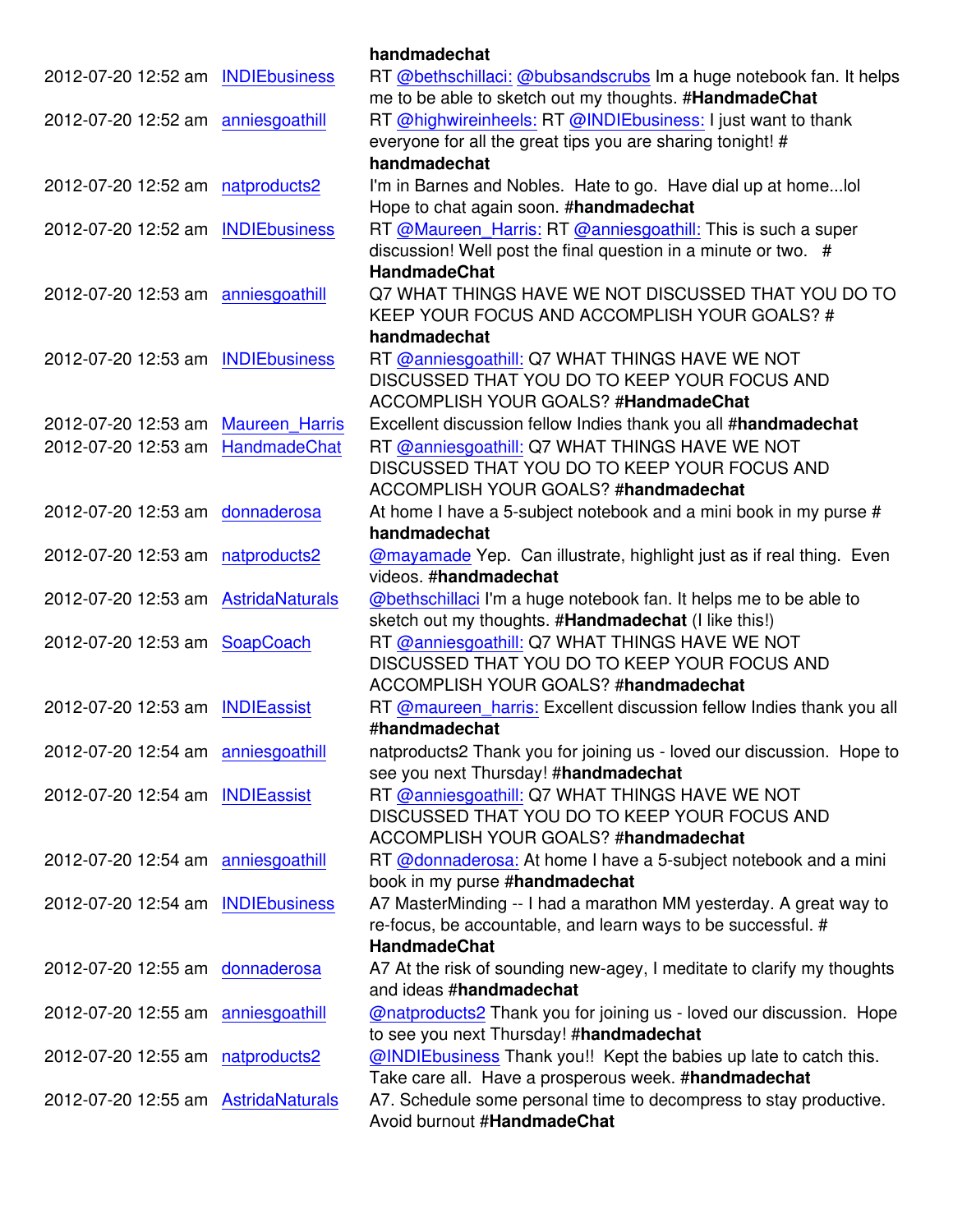| 2012-07-20 12:56 am anniesgoathill   | A7a Your business depends upon your health. Eat well, sleep well,<br>and live well (a mix of business and personal fun).n #handmadechat |
|--------------------------------------|-----------------------------------------------------------------------------------------------------------------------------------------|
| 2012-07-20 12:56 am highwireinheels  | @natproducts2 Have a great week, hope to see you again in another                                                                       |
|                                      | chat! #HandmadeChat                                                                                                                     |
| 2012-07-20 12:56 am anniesgoathill   | A7b Find a balance between enjoying what you do and operating                                                                           |
|                                      | successfully. #handmadechat                                                                                                             |
| 2012-07-20 12:56 am SkinCaringSoaps  | A7: Self esteem is the best way to stay motivated and focused to my                                                                     |
|                                      | opinion. #HandmadeChat                                                                                                                  |
| 2012-07-20 12:56 am SoapCoach        | Me time is important RT @AstridaNaturals: A7. Schedule some                                                                             |
|                                      | personal time to decompress to stay productive. Avoid burnout #                                                                         |
|                                      | handmadechat                                                                                                                            |
| 2012-07-20 12:56 am anniesgoathill   | A7c Difficult as it might be, when you leave the office, say goodnight.                                                                 |
|                                      | Tomorrow is a new day. Enjoy your life! #handmadechat                                                                                   |
| 2012-07-20 12:56 am AstridaNaturals  | RT @donnaderosa: A7 At the risk of sounding new-agey, I meditate                                                                        |
|                                      | to clarify my thoughts and ideas #handmadechat                                                                                          |
| 2012-07-20 12:56 am SkinCaringSoaps  | RT @AstridaNaturals: A7. Schedule some personal time to                                                                                 |
|                                      | decompress to stay productive. Avoid burnout #HandmadeChat                                                                              |
| 2012-07-20 12:57 am mayamade         | #handmadechat A7 keep supportive people and be supportive, dump                                                                         |
|                                      | negative unsupportive ppl.                                                                                                              |
| 2012-07-20 12:57 am INDIEassist      | RT @skincaringsoaps: A7: Self esteem is the best way to stay<br>motivated and focused to my opinion. < Good point! #HandmadeChat        |
| 2012-07-20 12:57 am INDIEbusiness    | RT @anniesgoathill: A7c Difficult as it might be, when you leave                                                                        |
|                                      | office, say goodnight. Tomorrow is a new day. Enjoy life! #                                                                             |
|                                      | <b>HandmadeChat</b>                                                                                                                     |
| 2012-07-20 12:57 am highwireinheels  | RT @SoapCoach: Me time is important RT @AstridaNaturals: A7.                                                                            |
|                                      | Schedule some personal time to decompress to stay productive. #                                                                         |
|                                      | <b>HandmadeChat</b>                                                                                                                     |
| 2012-07-20 12:57 am bubsandscrubs    | A7 protect my health and energy levels. Need the strength to keep                                                                       |
|                                      | things moving #Handmadechat                                                                                                             |
| 2012-07-20 12:57 am INDIEbusiness    | Kudos to @saratiskincare for partnering with us tonight. Check them                                                                     |
|                                      | out for your private label cosmetics needs! #HandmadeChat                                                                               |
| 2012-07-20 12:57 am INDIEbusiness    | Thanks to @anniesgoathill for an enlightening and instructional                                                                         |
|                                      | conversation about this important issue. #HandmadeChat                                                                                  |
| 2012-07-20 12:57 am anniesgoathill   | RT @AstridaNaturals @donnaderosa: A7 At the risk of sounding                                                                            |
|                                      | new-agey, I meditate to clarify my thoughts and ideas (I love!) #                                                                       |
|                                      | handmadechat                                                                                                                            |
| 2012-07-20 12:57 am SkinCaringSoaps  | RT @mayamade: #handmadechat A7 keep supportive people and<br>be supportive, dump negative unsupportive ppl. #HandmadeChat               |
| 2012-07-20 12:57 am anniesgoathill   | RT @mayamade: #handmadechat A7 keep supportive people and                                                                               |
|                                      | be supportive, dump negative unsupportive ppl. #handmadechat                                                                            |
| 2012-07-20 12:57 am HandmadeChat     | Thanks to @anniesgoathill for an enlightening and instructional                                                                         |
|                                      | conversation about this important issue. #handmadechat                                                                                  |
| 2012-07-20 12:58 am highwireinheels  | Yes, yes, and again yes!RT @mayamade: #handmadechat A7 keep                                                                             |
|                                      | supportive people & be supportive, dump negative unsupportive ppl. #                                                                    |
|                                      | HandmadeChat                                                                                                                            |
| 2012-07-20 12:58 am Astrida Naturals | RT @mayamade: #handmadechat A7 keep supportive people and                                                                               |
|                                      | be supportive, dump negative unsupportive ppl.                                                                                          |
| 2012-07-20 12:58 am anniesgoathill   | RT @INDIEassist: RT @skincaringsoaps: A7: Self esteem is the best                                                                       |
|                                      | way to stay motivated and focused to my opinion. <good #<="" point!="" td=""></good>                                                    |
|                                      | handmadechat                                                                                                                            |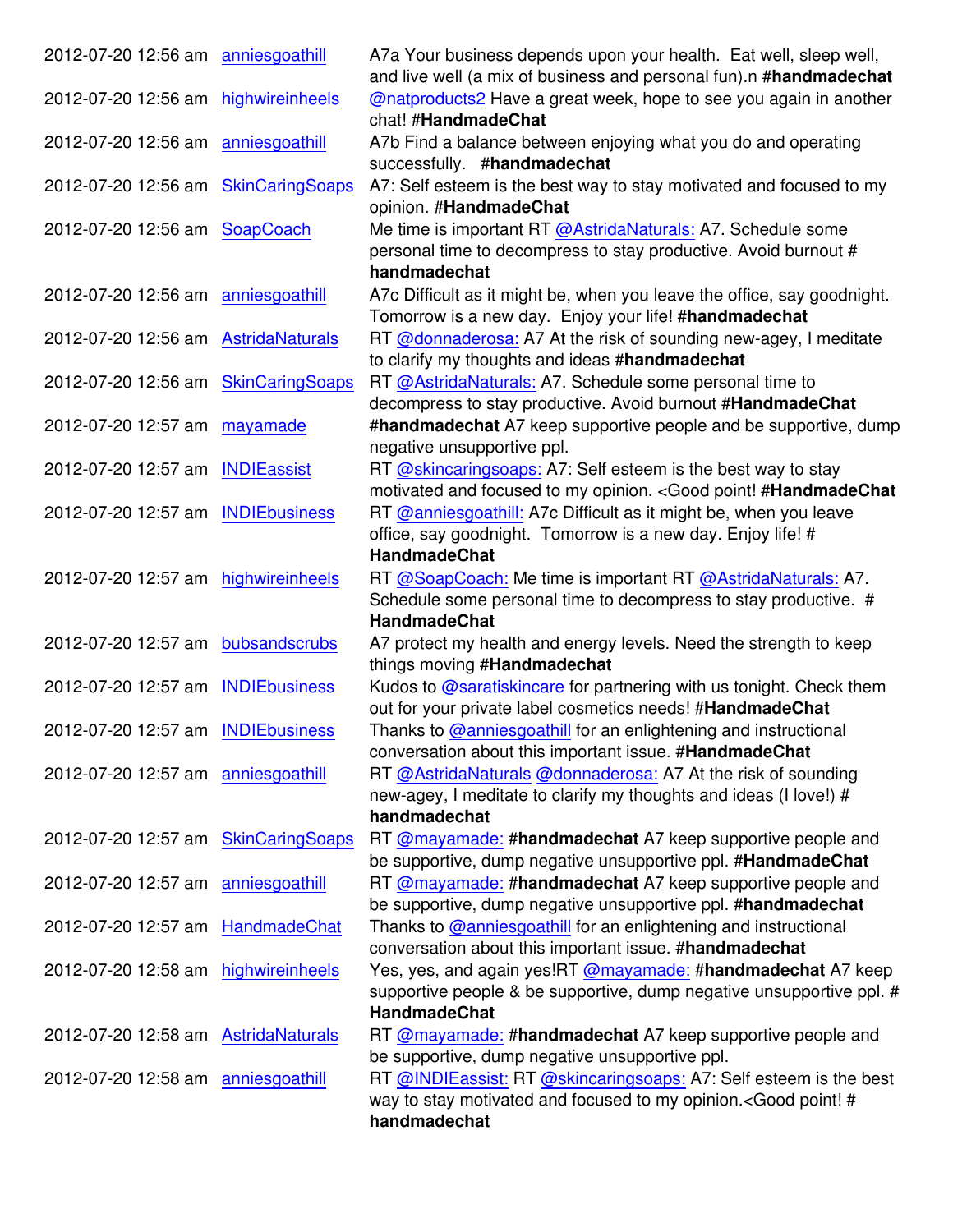| 2012-07-20 12:58 am INDIEassist     |                      | RT @indiebusiness: Thanks to @anniesgoathill for an enlightening                                                                 |
|-------------------------------------|----------------------|----------------------------------------------------------------------------------------------------------------------------------|
|                                     |                      | and instructional conversation about this important issue. #                                                                     |
|                                     |                      | <b>HandmadeChat</b>                                                                                                              |
| 2012-07-20 12:58 am highwireinheels |                      | RT @INDIEbusiness: Thanks to @anniesgoathill for an enlightening                                                                 |
|                                     |                      | and instructional conversation about this important issue. #                                                                     |
|                                     |                      | <b>HandmadeChat</b>                                                                                                              |
| 2012-07-20 12:58 am INDIEbusiness   |                      | Now, it's your turn! What #handmade products do you make, or                                                                     |
|                                     |                      | services do you offer, and can we find out more? #HandmadeChat                                                                   |
| 2012-07-20 12:58 am SoapCoach       |                      | I'm trying to exercise more #fitceos @anniesgoathill: A7a Your                                                                   |
|                                     |                      | business depends upon your health-Eat well/sleep well/live well #                                                                |
|                                     |                      | handmadechat                                                                                                                     |
| 2012-07-20 12:58 am bubsandscrubs   |                      | Will do! RT @INDIEbusiness: Kudos to @saratiskincare Check them                                                                  |
|                                     |                      | out for your private label cosmetics needs! #Handmadechat                                                                        |
| 2012-07-20 12:58 am INDIEbusiness   |                      | IBN offers coaching, training, products liability insurance for                                                                  |
|                                     |                      | #handmade entrepreneurs. Newsletter http://t.co/8127378r #<br><b>HandmadeChat</b>                                                |
| 2012-07-20 12:58 am SoapCoach       |                      |                                                                                                                                  |
|                                     |                      | RT @indiebusiness: Thanks to @anniesgoathill for an enlightening<br>and instructional conversation about this important issue. # |
|                                     |                      | handmadechat                                                                                                                     |
| 2012-07-20 12:58 am INDIEassist     |                      | RT @indiebusiness: Kudos to @saratiskincare for partnering w/us                                                                  |
|                                     |                      | tonight. Check them out for your private label cosmetics needs! #                                                                |
|                                     |                      | <b>HandmadeChat</b>                                                                                                              |
| 2012-07-20 12:58 am anniesgoathill  |                      | RT @INDIEbusiness: Now, its your turn! What #handmade products                                                                   |
|                                     |                      | do you make, or services do you offer, & can we find out more? #                                                                 |
|                                     |                      | handmadechat                                                                                                                     |
| 2012-07-20 12:59 am highwireinheels |                      | So important RT@donnaderosa: A7 At the risk of sounding new-agey,                                                                |
|                                     |                      | I meditate to clarify my thoughts and ideas (I love!) #HandmadeChat                                                              |
| 2012-07-20 12:59 am HandmadeChat    |                      | RT @indiebusiness: IBN offers coaching, training, insurance for                                                                  |
|                                     |                      | #handmade entrepreneurs. Newsletter http://t.co/HMleCRDn #                                                                       |
|                                     |                      | <b>HandmadeChat</b>                                                                                                              |
| 2012-07-20 12:59 am INDIEassist     |                      | RT @indiebusiness: Now, it's your turn! What #handmade products                                                                  |
|                                     |                      | do you make or services do you offer and can we find out more? #                                                                 |
|                                     |                      | <b>HandmadeChat</b>                                                                                                              |
| 2012-07-20 12:59 am INDIEbusiness   |                      | Next chat, Thurs, 7/26, 8p ET; @natgoodsoaps leads "Attracting                                                                   |
|                                     |                      | Companies To Sponsor Your Website" #HandmadeChat                                                                                 |
| 2012-07-20 12:59 am INDIEbusiness   |                      | Yikes! Can't believe it's 9pm. That hour went fast and was so                                                                    |
|                                     |                      | informative! #HandmadeChat                                                                                                       |
| 2012-07-20 12:59 am UjamaaEssential |                      | RT @INDIEbusiness: Now, it's your turn! What #handmade products                                                                  |
|                                     |                      | do you make, or services do you offer, and can we find out more? #                                                               |
|                                     |                      | <b>HandmadeChat</b>                                                                                                              |
| 2012-07-20 12:59 am donnaderosa     |                      | Just launched new website & blog. Please take a look                                                                             |
|                                     |                      | http://t.co/MtWMP0dK and sign up for my newsletter #handmadechat                                                                 |
| 2012-07-20 12:59 am SoapCoach       |                      | #Soap Educator & Coach offering live instruction in group or private                                                             |
|                                     |                      | Create Your Own Sessions http://t.co/D05I8HuO #handmadechat                                                                      |
| 2012-07-20 12:59 am                 | <b>INDIEbusiness</b> | Please take the #HandmadeChat Survey so we can make our chat                                                                     |
|                                     |                      | even more useful for you http://t.co/30ia7XAx #HandmadeChat                                                                      |
| 2012-07-20 12:59 am INDIEassist     |                      | RT @indiebusiness: Next chat, Thurs, 7/26, 8p ET; @NatGoodSoaps                                                                  |
|                                     |                      | leads "Attracting Companies To Sponsor Your Website" #<br><b>HandmadeChat</b>                                                    |
|                                     |                      |                                                                                                                                  |
| 2012-07-20 12:59 am HandmadeChat    |                      | Please take the #HandmadeChat Survey so we can make our chat                                                                     |